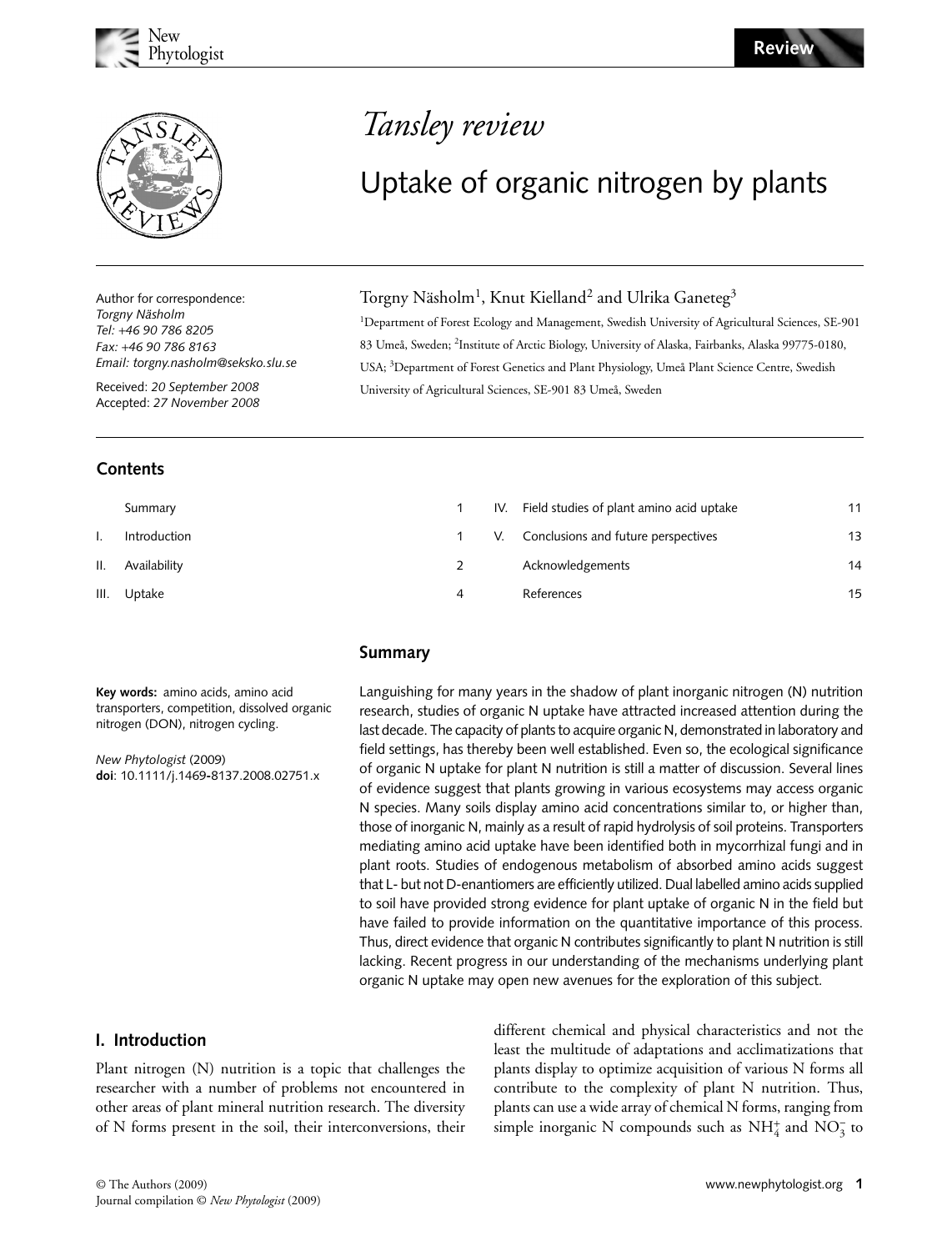polymeric N forms such as proteins (Paungfoo-Lonhienne *et al*., 2008). In spite of this ability of plants to use a wide range of N forms, research on plant N nutrition has had a strong focus on inorganic N forms. This focus was motivated by the prominent role of inorganic N in many arable soils and the dependence of many crop plants on this N source. It was also, naturally, motivated by the abundance of inorganic N fertilizers for agricultural use.

After the widely discussed human perturbation of the global carbon (C) cycle, anthropogenic alteration of global N turnover is the second most important driver of global change (Vitousek *et al*., 1997; Galloway *et al*., 2008). This perturbation is to a large extent driven by increased use of chemical fertilizers, that is, inorganic N produced from atmospheric N through the Haber–Bosch process (Gruber & Galloway, 2008), because of the dependence of modern agriculture on the production and use of inorganic N fertilizers in crop production (Matson *et al*., 1997; Miller & Cramer, 2004). In this context, knowledge of the basic mechanisms through which plants acquire this element is a fundamental requirement. Plant uptake of N from soil is a key process in the global N cycle and the extent to which this process involves other chemical forms than those supplied in inorganic fertilizers is therefore an important issue.

The concept of plant organic N nutrition relies, to a large degree, on studies of amino acids. Thus, amino acid N is in many cases used as a synonym for organic N. Whereas the soil solution may contain a vast array of organic N compounds, free amino acids generally only account for a small fraction of this pool (e.g. Schulten & Schnitzer, 1998; Yu *et al*., 2002; Andersson & Berggren, 2005). By contrast, peptide- and protein-bound amino acids may contribute more than half of the organic N pool of the soil solution (Senwo & Tabatabai, 1998). These polymeric N forms are, however, sources for the production of the monomeric forms, and rapid turnover of amino acids in soils suggests that this group of compounds may be more important as N sources than their share of the dissolved organic N would suggest. Many plant species form intimate symbioses with fungi. The capacity of mycorrhizal fungi to degrade polymeric N compounds is well established, as is the function of amino acid absorption (cf. Smith & Read, 2007). Nonmycorrhizal plants have, however, received less attention as regards organic N acquisition. Nevertheless, our understanding of organic N acquisition by such plants has recently taken a leap forward. In this review, we discuss amino acid uptake by both mycorrhizal and nonmycorrhizal plants, although, in some sections, with a strong emphasis on the latter.

There are three fundamental requirements for a specific N compound to function as an N source for plants.

• Availability – access to the compound in the soil.

• Uptake – the presence of a regulated uptake system directly or indirectly dependent on free energy input.

• Metabolism – the presence of an endogenous metabolism allowing utilization of the absorbed N compound in the synthesis of various N-containing metabolites.

The quantitative importance of a specific N form in plant N nutrition is thus a function of soil parameters as well as plant parameters.

Plant uptake of organic N has been studied for more than a century and has also been covered by several recent and older reviews (see e.g. Read, 1991; Lipson & Näsholm, 2001; Näsholm & Persson, 2001; Neff *et al*., 2003; Schimel & Bennett, 2004; Rentsch *et al*., 2007). In spite of the numerous studies showing the capacities of plants to absorb organic N compounds through roots, and demonstrations of how plants acquire such compounds also in field settings, the issue is still a matter of intense debate. The purpose of this review is therefore to scrutinize some of the evidence suggesting that plants may acquire significant amounts of N through uptake of organic N as well as the criticisms that these studies have received. It is also our purpose to identify the major knowledge gaps and the type of studies required to fill these gaps. In this context, we also suggest new approaches that can be taken to further our knowledge in this area.

#### **II. Availability**

#### 1. Production and consumption of soil amino acids

In a variety of ecosystems, rates of amino acid production appear to be much higher than those of N mineralization (Chapin *et al*., 1988; Fisk *et al*., 1998; Raab *et al*., 1999; Lipson & Näsholm, 2001). Although the production rates often exceed apparent plant requirements, a large proportion of these amino acids probably become unavailable to plants as a result of adsorption processes and uptake by soil microbial biomass (Lipson & Näsholm, 2001). High concentrations of organic N in the form of amino acids appear to be sustained through high proteolytic activity (Weintraub & Schimel, 2005a; Berthrong & Finzi, 2006; Kielland *et al*., 2007; Fig. 1). This activity results from exudation of proteolytic enzymes by free-living microbes, mycorrhizal fungi and plant roots (Bajwa & Read, 1985; Abuzinadah & Read, 1986a,b; Schmidt *et al*., 2003; Godlewski & Adamczyk, 2007; Paungfoo-Lonhienne *et al*., 2008). Proteolysis appears to be under strong pH control, as well as being correlated with soil organic matter pools and soil protein concentrations. For example, across a primary successional sequence in interior Alaska, gross amino acid production increased nearly 10-fold from deciduous shrub communities to late successional black spruce (*Piecea mariana*) forests (Kielland *et al*., 2007). This observation can in part be explained by marked increases in soil acidity in late successional, mature forests which favour proteolysis to a greater extent than net N mineralization (Bajwa & Read, 1985; Chapin *et al*., 1988; Leake & Read 1989). Decreased soil pH may also accelerate amino acid turnover. For example, in an upland black spruce ecosystem, amino acid turnover increased 4-fold with a drop in soil acidity of less than half a pH unit (Jones & Kielland, 2002). Amino acid production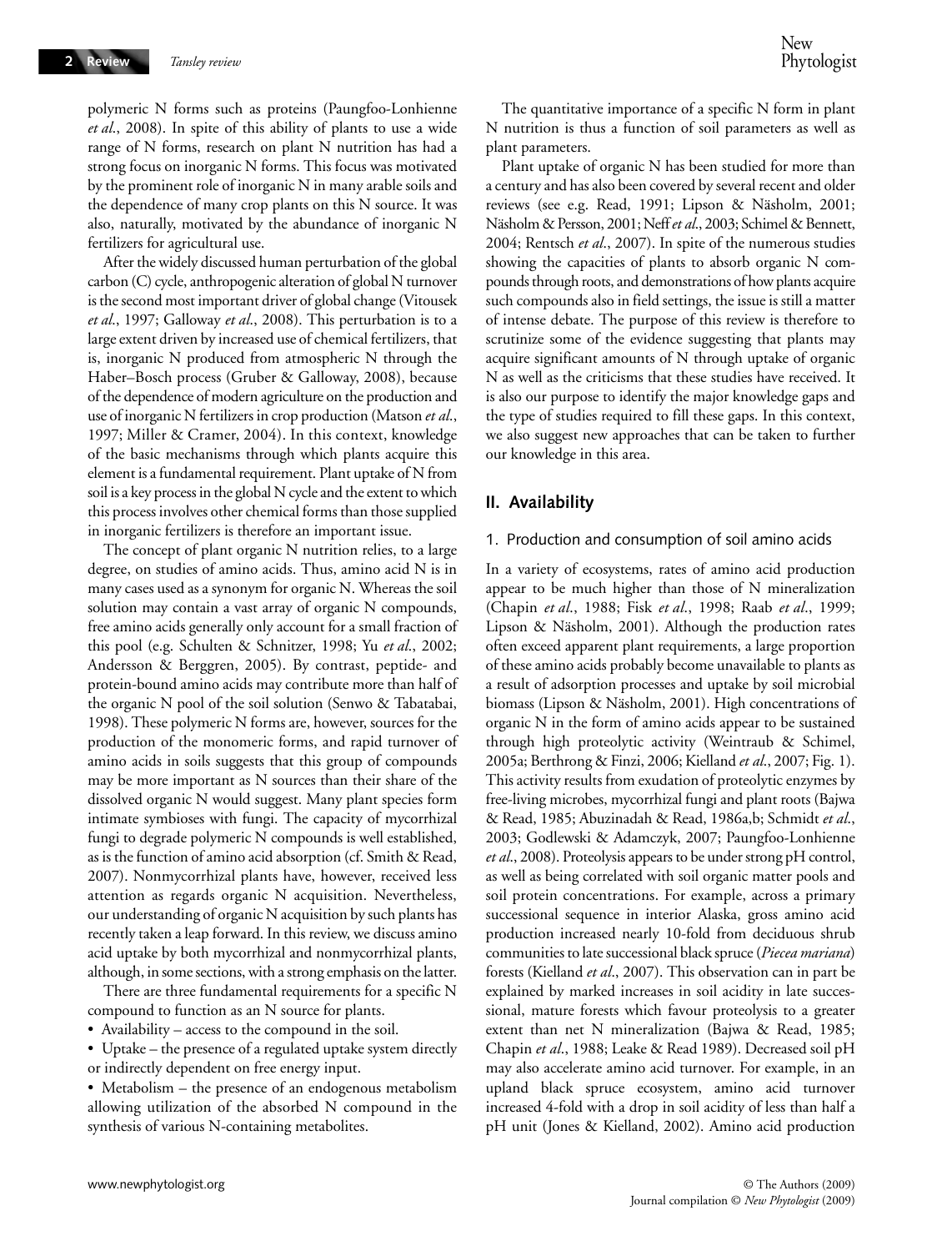**Review** 



**Fig. 1** High concentrations of amino acids found in many soils appear to be sustained through high proteolytic activity. The graph shows the rate of proteolytic activity as a function of soil protein concentration of boreal forest soils across a primary successional gradient in interior Alaska encompassing black spruce (*Picea mariana*), white spruce (*Picea glauca*), balsam poplar (*Populus balsamifera*), alder (*Alnus tenuifolia*) and willow (*Salix* sp.) forests. Reproduced with kind permission from Springer Science + Business Media: Kielland *et al*. (2007).

could also be stimulated by high microbial amino acid demand, as indicated by the inverse relationship between soil N concentration and proteolytic activity found in some studies (Weintraub & Schimel, 2005b).

Soil organic N serves both as an important mineralization substrate (Keilland, 1995; Jones, 1999; Jones & Hodge, 1999) and as a direct source of N for a variety of plant species in arctic (Kielland, 1994; Schimel & Chapin, 1996; Kielland, 1997; Henry & Jefferies, 2002; Nordin *et al*., 2004), boreal (Näsholm *et al*., 1998; Nordin *et al.*, 2001; Persson & Näsholm, 2001a; McFarland *et al*., 2002; Bennett & Prescott, 2004), temperate (Falkengren-Grerup *et al*., 2000; Finzi & Berthrong, 2005; Rains & Bledsoe, 2007), Mediterranean shrubland (Hawkins *et al.*, 2005) and alpine ecosystems (Raab *et al*., 1996, 1999; Lipson *et al*., 1999a; Miller & Bowman, 2002). Moreover, many agricultural species also readily absorb organic N (Yamagata & Ae, 1996; Näsholm *et al*., 2000, 2001; Okamoto *et al*., 2003). Whereas the primary focus of many recent ecological studies of organic N in northern ecosystems has been on the uptake of amino acid by plants, the dynamics of amino acids in soil has received only modest attention, with a few notable exceptions (Weintraub & Schimel 2005a,b; Kielland *et al*., 2006, 2007).

Contrary to biochemically well-founded predictions, the recalcitrant soil organic matter and low soil temperatures in late successional coniferous ecosystems (VanCleve *et al*., 1983; Kielland *et al*., 2006) do *not* result in low *in situ* rates of organic N turnover (Kielland *et al*., 2007; Fig. 2). In particular, the nearly 2-fold increase in the rate of amino acid turnover between early successional shrub communities and late successional black spruce forests, despite a nearly 10°C difference



**Fig. 2** High rates of amino acid turnover are sustained in late successional coniferous ecosystems in spite of the recalcitrant soil organic matter and low soil temperatures found in these ecosystems. The graph shows the time course of  $^{13}$ C-carbon dioxide evolution *in situ* from successional black spruce (*Picea mariana*), white spruce (*Picea glauca*), balsam poplar (*Populus balsamifera*), alder (*Alnus tenuifolia*) and willow (*Salix* sp.) forest soils amended with L-Asp, Gly, and L-Ala. Values are expressed as atom% enrichment of 13C-CO<sub>2</sub>. Reproduced with kind permission from Springer Science + Business Media: Kielland *et al*. (2007).

in ambient soil temperatures, suggests that cold, late successional soils exhibit an apparent temperature compensation for amino acid turnover. Normalizing amino acid turnover for *in situ* differences in soil temperature (as fractional turnover per °C) magnifies the difference between early (warm) and late (cold) successional soils. Analogous relationships with temperature have been observed for organic matter turnover in both laboratory and field experiments (Kirschbaum, 2004), and may also be pertinent to soil N turnover.

The traditional perspective on plant N relationships in terrestrial ecosystems has been that there is an absolute dependence of plants on mineral N for uptake and metabolism. A challenge to the generality of this view has emerged over the last 15 yr, based upon work in plant physiology, biogeochemistry and ecosystem ecology. The fundamental argument rests on the finding that annual plant requirements for N greatly exceed the annual inorganic N supply. This observation has been made in arctic (Giblin *et al*., 1991; Kielland, 2001), alpine (Labroue & Carles, 1977; Fisk & Schmidt, 1995), and taiga ecosystems (Ruess *et al*., 1996; Kielland *et al*., 2006; Kranabetter *et al*., 2007). Although the varied methodologies for estimating both supply and demand clearly affect the accuracy of these parameters, the sheer magnitude of the discrepancy (2- to 6-fold; Kielland, 2001) provides a reasonable justification for the idea that many plant species must derive their N supply from additional sources other than  $NH_4^+$  and  $NO_3^-$ .

#### 2. Soil nitrogen composition

Boreal forest soils have a high organic matter content and thus high concentrations of total soil N. Most of this N is in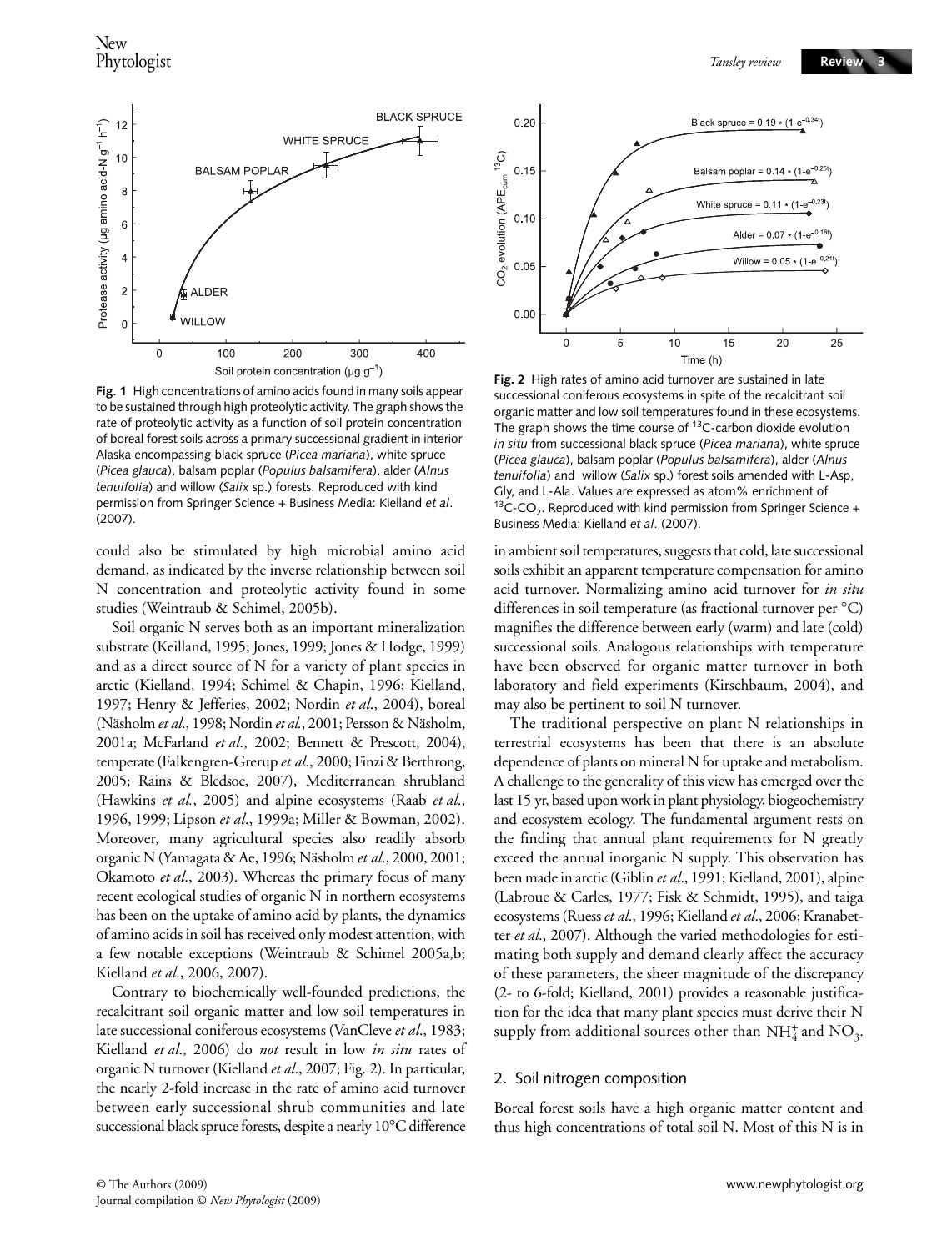the form of N in humic material (Stevenson, 1982), but concentrations of soluble proteins can be high; on the order of 0.5 mg g<sup>−</sup><sup>1</sup> soil (corresponding to *c*. 0.08 mg protein N g<sup>−</sup><sup>1</sup> soil; Kielland *et al*., 2007). Concentrations of dissolved organic N (DON) are typically about an order of magnitude greater than those of NH<sup>+</sup><sub>4</sub> and NO<sub>3</sub> (DON 16–32 kg ha<sup>-1</sup> and dissolved inorganic N (DIN) 0.9–15 kg ha<sup>−</sup><sup>1</sup> ; Kranabetter *et al*., 2007), but the effective bio-availability of DON may be < 20% (Jones & Kielland, 2002; Neff *et al*., 2003). High concentrations of amino acids and high rates of amino acid production are also characteristic of some temperate forests. Thus, Berthrong & Finzi (2006) found that, in two out of three studied sites, amino acids dominated over inorganic N in the soil solution of the organic horizon.

#### 3. Control of plant amino acid uptake in the field

As is the case for all plant nutrients, the effective limitation of plant acquisition is controlled more strongly by soil processes in the rhizosphere (especially diffusion) than by specific physiological properties of a given plant species (Nye, 1977). However, uptake of soil N, including amino acids, is a concentration-dependent process under control of transporters in the plasmalemma. The concentration of amino acids in the bulk soil is controlled by proteolysis, as described above, and the buffer capacity of the soil, which in turn is affected by the charge distribution on individual amino acids. Basic amino acids such as L-Arg and L-Lys tend to be less mobile than neutral amino acids such as Gly and L-Ala (Owen & Jones, 2001). Amino acid concentrations in soil are also, naturally, controlled by uptake and release (efflux) both by plant roots and by various symbiotic and free-living micro-organisms. While mycorrhizal fungi may improve the uptake capacities of plant roots (Sokolovski *et al*., 2002), free-living microbes may stimulate the efflux of amino acids through release of specific compounds such as 2,4-diacetylphloroglucinol, phenazine and zearalen (Phillips *et al*., 2004). Thus, amino acid concentrations close to root surfaces may be very dissimilar from those of the bulk soil, and elucidation of the dynamics of N sources in general, and of amino acids in particular, is therefore warranted.

#### **III. Uptake**

#### 1. Uptake of amino acids by roots

All tested plant species, including plants from all major mycorrhizal types and nonmycorrhizal species, have been found to possess the capacity to take up amino acids (cf. Lipson & Näsholm, 2001). Early work (Hutchinson & Miller, 1911; Brigham, 1917; Virtanen & Linkola, 1946; Ghosh & Burris, 1950; Wright, 1962) indicated that plants could absorb amino acids as N sources. Following these early demonstrations of plant amino acid utilization, a number of studies focussed

on aquatic plants such as *Lemna* sp. (e.g. Joy, 1969; Holst & Yopp, 1979; Borstlap *et al*., 1986) and showed that such plants were able to utilize several amino acids for growth and even perform better on mixtures of amino acids and inorganic N than on inorganic N only (Joy, 1969). Further, characteristics of the uptake system(s) were studied in *Lemna*, showing high rates of uptake and high affinities for uptake in this plant (Datko & Mudd, 1985). Several studies have also focussed on the characterization of root uptake of amino acids in land plants (Soldal & Nissen, 1978; Bright *et al*., 1983; Shobert & Komor, 1987; Jones & Darrah, 1994; Kielland, 1994; Heremans *et al*., 1997; Schmidt & Stewart, 1999; Persson & Näsholm, 2001a; Persson *et al*., 2003, 2006; Thornton, 2001; Thornton & Robinson, 2005; Jämtgård *et al*., 2008). These studies used a wide range of compounds and experimental procedures, but common to all of them was the notion that plants efficiently absorb amino acids from test solutions.

For the purpose of this review, four questions are of great significance regarding root uptake capacities.

• Can roots absorb amino acids from solutions containing field-relevant amino acid concentrations?

• How do the uptake characteristics of plants compare with those of soil micro-organisms?

• How does plant uptake of organic N compounds such as amino acids compare with that of inorganic N compounds?

• Do measured rates of gross uptake, for example through assessment of the increase in the content of isotopic label over time, accurately describe net uptake of amino acid N?

**Can roots absorb amino acids from solutions containing field-relevant amino acid concentrations?** Generally, most studies have measured uptake rates of roots at concentrations higher than those normally found in soils (Wright, 1962; Jones & Darrah, 1994; Schmidt & Stewart, 1999; Falkengren-Grerup *et al*., 2000; Owen & Jones, 2001; Thornton, 2001; Thornton & Robinson, 2005). This is a serious drawback because many uptake systems have a lower concentration limit under which no net uptake occurs. Consequently, uptake as demonstrated at concentrations appreciably above realistic soil solution concentrations may be of little value for inferring uptake under field conditions. However, a few studies using tracers (Soldal & Nissen, 1978; Shobert & Komor, 1987; Kielland, 1994; Phillips *et al*., 2004) or solution depletion (Jämtgård *et al*., 2008) described root uptake characteristics at amino acid concentrations < 10 µM and showed uptake to occur also at these relatively low concentrations.

**How do the uptake characteristics of plants compare with those of soil micro-organisms?** With respect to affinity constants, different studies have come to vastly different conclusions, probably mainly reflecting the range of solution concentrations used rather than true species differences (Lipson & Näsholm, 2001). When root amino acid uptake has been studied at a soil-relevant concentration range, the affinity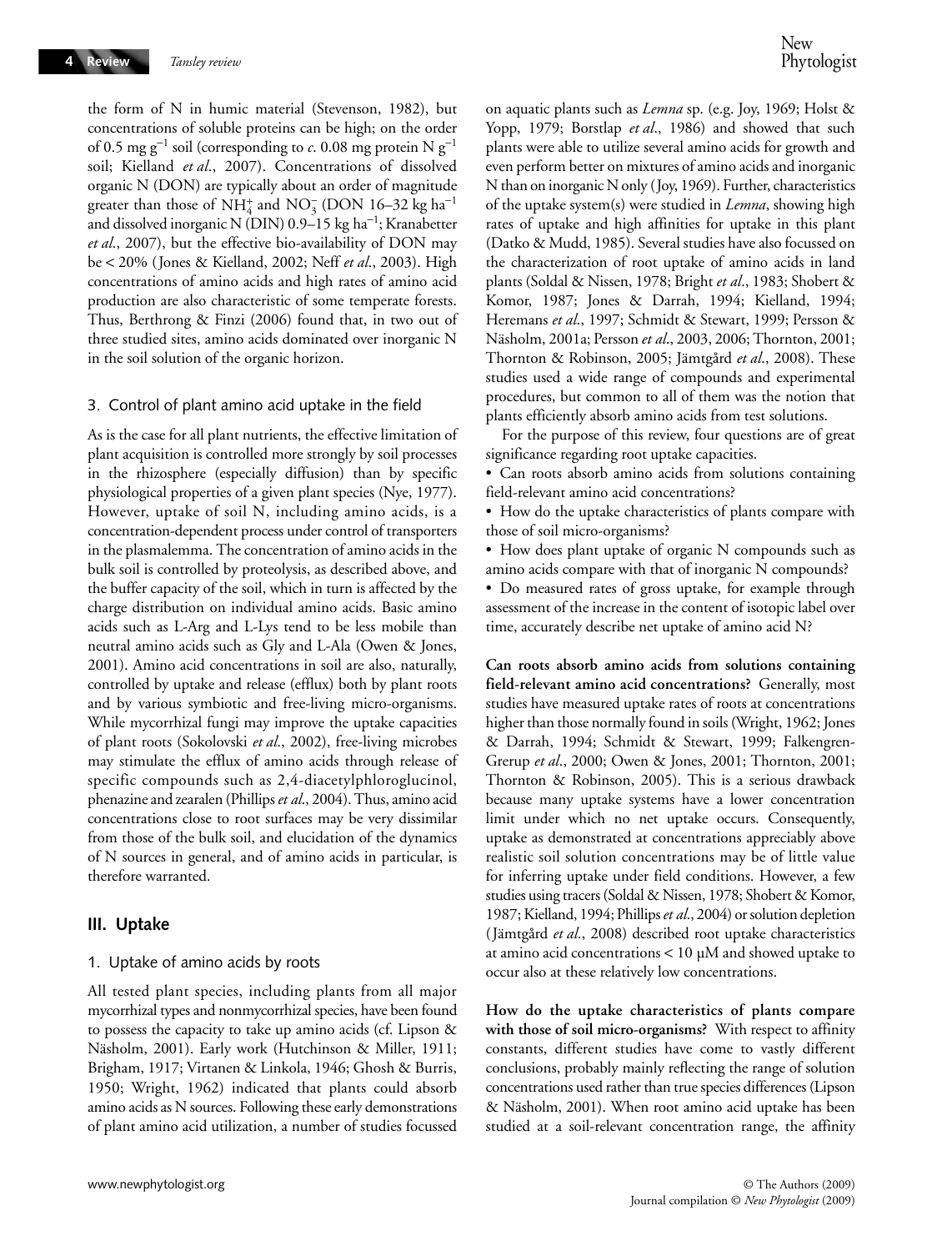constant  $(K<sub>m</sub>)$  for different compounds has been found to fall within the range 10 µM (L-Arg; Soldal & Nissen, 1978) to 300 µM (L-Glu; Kielland, 1994). Published values for affinity constants for amino acid uptake by soil microbes also vary on the scale of several orders of magnitudes, but studies that have employed relatively low amino acid concentrations in the test solutions suggest that  $K<sub>m</sub>$  should fall within the range 20– 50 µM (cf. Jämtgård *et al*., 2008). Wallenda & Read (1999) studied the kinetics of amino acid absorption of detached mycorrhizal root tips of *Pinus sylvestris* and *Fagus sylvatica* and found that  $K_m$  varied between 19 and 233 µM for various amino acids. Plassard *et al*. (2002) found that infection of *Pinus pinaster* roots with *Hebeloma cylindrosporum* greatly increased the plant perfomance on L-Glu. Sokolovski *et al*. (2002) compared uninfected and infected fine roots of *Calluna vulgaris* and concluded that infection with *Hymenoscypus ericae* greatly improved the capacity for root uptake of a range of amino acids. Affinity constants for infected *C. vulgaris* presented by Sokolovski *et al*. (2002) do, however, fall within the same range as that for, for example, barley (*Hordeum vulgare*; Soldal & Nissen, 1978; Jämtgård *et al*., 2008), *Ricinus communis* (Shobert & Komor, 1987) and *Arabidopsis thaliana* (Svennerstam, 2008). From this, we can conclude that affinity constants of plant roots and mycorrhizas for amino acid uptake do not exclude the possibility that root uptake mechanisms have a role in plant capture of amino acids from soil solutions.

**How does plant uptake of organic N compounds such as amino acids compare with that of inorganic N compounds?** Uptake of  $NH_4^+$  and  $NO_3^-$  is mediated by a range of transporters and, for both ions, high- and low-affinity transporters have been identified (cf. Williams & Miller, 2001; Miller & Cramer, 2004). Comparisons of rates of root uptake of amino acids,  $NH_4^+$  and  $NO_3^-$  have been made for several species and the general conclusion from these comparisons is that  $NH_4^+$  is absorbed at the highest rates, followed by amino acids, while the lowest rates of uptake are usually displayed for NO<sub>3</sub> (Falkengren-Grerup *et al*., 2000; Öhlund & Näsholm, 2001; Thornton, 2001; Thornton & Robinson, 2004; Finzi & Berthrong, 2005), although in some cases uptake of amino acids has been shown to be higher than that of both  $\mathrm{NH}_4^+$  and NO<sub>3</sub> (Persson *et al.*, 2006; Kielland *et al.*, 2006). This picture changes slightly when uptake of different N forms is measured and when several N sources are present simultaneously. Specifically, uptake rates of both  $NH_4^+$  and  $NO_3^-$  seem to be decreased more than rates of uptake of amino acids when roots are exposed to mixtures of these ions both in soil (Öhlund & Näsholm, 2001) and in solution (Thornton & Robinson, 2004). The 'preferences' displayed in short-term studies of root uptake from aqueous media may be eliminated by interactions between these N sources and the soil. Thus, diffusion rates in the soil may vary by several orders of magnitude among these N sources, with  $NO_3^-$  displaying a

10–100-fold higher diffusion rate than  $NH_4^+$ , while for amino acids a wide range of diffusion rates exists, from that for small uncharged compounds such as Gly to that for large cations such as L-Arg (Owen & Jones, 2001; Miller & Cramer, 2004). We conclude that rates of uptake of amino acids are probably lower than those of  $\mathrm{NH}_4^+$  but higher than those of  $NO<sub>3</sub><sup>-</sup>$  for most plant species studied to date.

**Do measured rates of gross uptake, for example through assessment of the increase in the content of isotopic label over time, accurately describe net uptake of amino acid N?** It is well established that net uptake, that is, the increase in the amount of a given element in the plant, depends on both influx and efflux (Britto & Kronzucker, 2004; Szczerba *et al*., 2006). Thus, for such compounds, rates of net uptake cannot be deduced from data on influx rates only, but must be determined from the balance between influx and efflux processes. Whereas influx carriers have been identified for both  $NO_3^-$  and  $NH_4^+$ , available information on the nature of efflux mechanisms *per se* is rather limited (Gaymard *et al*., 1998). Efflux of anions such as  $NO_3^-$  can occur through passive leakage via anion channels, while proton movement in the opposite direction must accompany efflux of  $NH_4^+$ . It appears that the efflux to influx ratio of any ion increases with increasing concentrations of the compound studied in the root medium and high efflux rates are thus typical for low-affinity transport systems (Britto & Kronzucker, 2006). Thus, a study of white spruce (*Picea glauca*), Douglas-fir (*Pseudotsuga menziesii*) and trembling aspen (*Populus tremuloides*) showed that, at an external concentration of 1.5 mM  $NH_4^+$ , efflux constituted 35, 85 and 78% of the influx of the respective species (Kronzucker *et al*., 2003).

Most studies of amino acid absorption by plant roots have only measured gross influx rates and not net rates of amino acid uptake. This is because the majority of studies have utilized labelled amino acids and assessed the rates at which roots acquire label over time but not acknowledged the possibility of a leakage component, which could affect the calculations of net uptake rates. A few studies have compared rates of uptake of label and depletion of amino acids from bathing solutions (Persson & Näsholm, 2001b; Warren, 2006; Jämtgård *et al*., 2008), but in these studies significant rates of efflux of the tested amino acids was not recorded. Consequently, labelling studies represent an adequate methodology with which to infer rates of net amino acid absorption by plants.

Efflux of amino acids from roots has, however, been shown to occur in several species (e.g. Jones & Darrah, 1994; Paynel *et al*., 2001; Phillips *et al*., 2004, 2006; Lesuffleur *et al*., 2007). The molecular mechanisms involved in amino acid efflux in plants remain to be elucidated. Hypothetically, energydependent carriers in the plasma membrane may mediate the efflux of amino acids. In bacteria such translocators have been found to be responsible for export of amino acids (Eggeling & Sahm, 2003). Amino acids have been shown to be exported by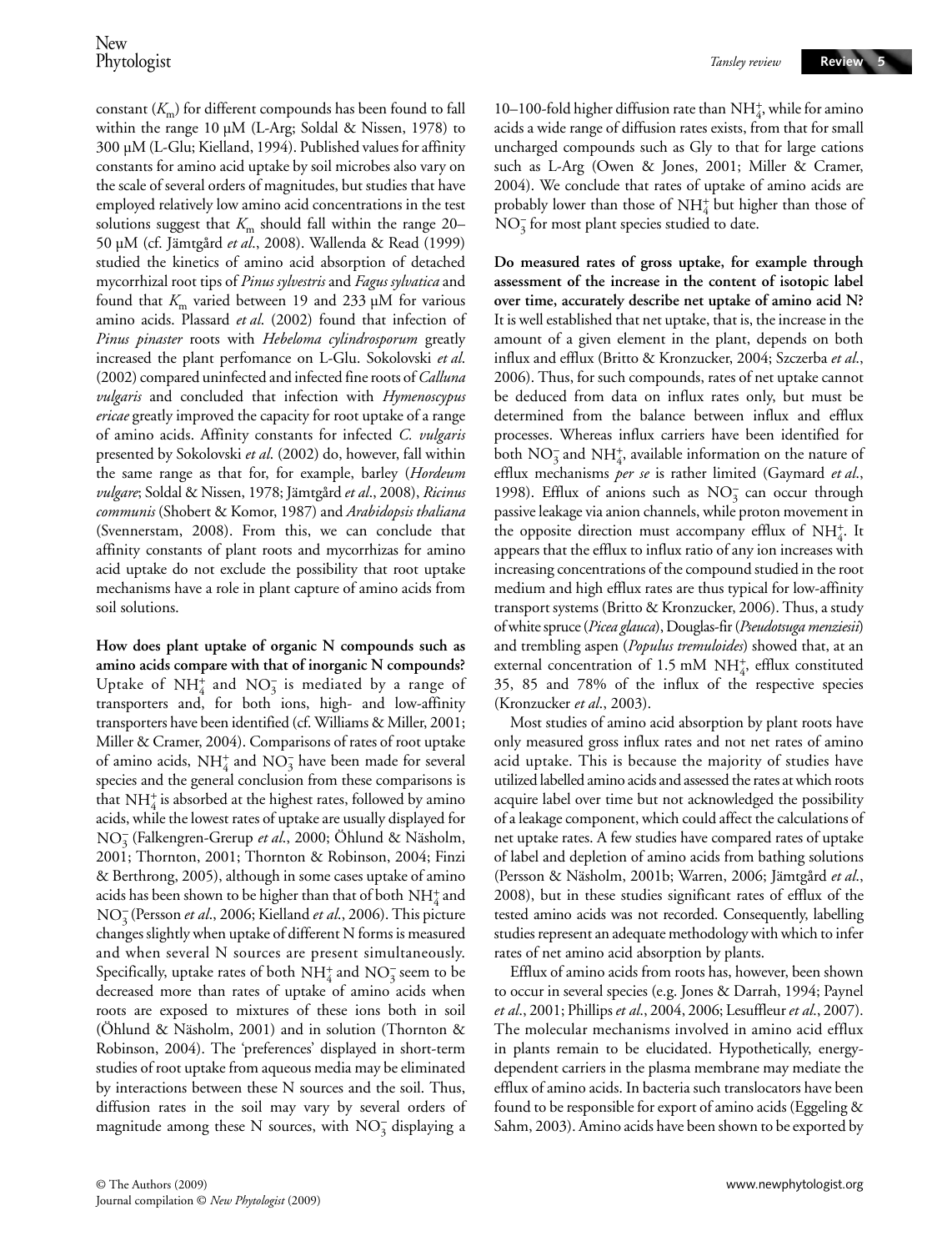exocytosis in yeast, transport into intracellular vesicles being mediated by the weak acid and quinidine resistance gene (AQR1; Velasco *et al*., 2004), a member of the major facilitator superfamily. Polar cell-to-cell transport of auxin in plants has been postulated to be mediated by a similar mechanism, involving auxin influx and efflux carriers, for example the PINformed (PIN) family of proteins (Baluska *et al*., 2003; Blakeslee *et al.*, 2005). As auxin is a derivative of the amino acid L-Trp, it is possible that amino acid export in plants is also mediated by exocytosis. However, available information suggests that efflux may not be carrier-mediated but may simply represent leakage from roots, as a result of the high concentration gradient of amino acids across the plasmalemma. Leakage would thus involve the movement of amino acids over root plasma membranes, down a concentration gradient. For example, root cells may exhibit amino acid concentrations of c. 1– 10 mM (Jones & Darrah, 1994) whereas the soil solution exhibits concentrations of individual amino acids in the range of 0.1–10 µM, resulting in a concentration gradient of three to five orders of magnitude between the living root and its soil environment. This provides a strong driving force for diffusion of amino acids out of root cells. Except for the magnitude of the driving force, the resistance exerted by the plasmamembrane against movement of amino acids must be taken into account when calculating potential rates of leakage from root cells. In general, uncharged and hydrophobic compounds should display higher flux rates over lipid bilayers than charged hydrophilic substances. In accordance with this theory, measured permeability coefficients for amino acids over lipid bilayers range from  $0.5 \times 10^{-11}$  cm s<sup>-1</sup> for Gly, Ser and Lys to 25 cm s<sup>-1</sup> for Phe and 41 cm s<sup>-1</sup> for Trp (Chakrabarti, 1994).

In the context of root amino acid leakage, it has been suggested that root uptake mechanisms may primarily be involved in retrieval of amino acids that have leaked out of root cells (Jones *et al*., 2005). Phillips *et al*. (2006), studying *Lolium multiflorum*, *Zea mays* and *Medicago truncatula*, showed that influx rates exceeded efflux rates by 94–374%. Lesuffleur *et al*. (2007), however, studying a range of crop plants, found that all species, and in particular the N-fixing *Trifolium repens* and *Medicago sativa*, displayed high efflux rates of Gly and L-Ser and that efflux rates were considerably higher than influx rates. The reason for the very high efflux rates recorded for these two amino acids in this study is unclear: other amino acids occurring at higher concentrations in root cells did not display such high rates of efflux and, as stated above, permeability coefficients for Gly and L-Ser diffusion over lipid bilayers are small. Notably, the N leakage represented by the efflux rates recorded by Lesuffleur *et al*. (2007) would account for a loss of  $c$ . 0.5–1 mg N g<sup>-1</sup> root dry weight h<sup>-1</sup>, thus severely depleting roots of N even over short time periods. Other studies have found efflux rates to be small or insignificant (Shobert & Komor, 1987; Phillips *et al*., 2004; Jämtgård *et al*., 2008). Clearly, more experimentation is needed to resolve the issue of whether a significant efflux component exists.

If the role of root amino acid uptake systems is primarily to recapture amino acids that have leaked out of root cells (cf. Owen & Jones, 2001; Jones *et al*., 2005), thereby offering a means by which rhizospheric bacteria and fungi can be controlled (Phillips *et al*., 2004, 2006), then mutants with restricted capacities for root amino acid uptake could offer new ways of studying these functions. To date, transporters known to be active in root amino acid uptake include lysine histidine transporter 1 (LHT1; Hirner *et al*., 2006; Svennerstam *et al*., 2007), amino acid permease 1 (AAP1; Lee *et al*., 2007) and amino acid permease 5 (AAP5; Svennerstam *et al*., 2008) (see the next section, 'Transporters mediating root amino acid uptake'). Hirner *et al*. (2006) performed growth tests on *A. thaliana LHT1* knock-out mutants and found these plants to display reduced growth on fertilized soil, growth conditions that would probably supply large amounts of inorganic N to the plants. This result therefore suggests that loss of this transporter could affect growth through increased losses of amino acids from roots, also implying that such losses could be of quantitative significance and thereby corroborating the idea that amino acid transporters may have an important function in recapturing amino acids. However, LHT1 was also shown to function in retrieval of apoplasmic amino acids in leaves. When the *LHT1* gene was re-expressed in the knock-out plants under the control of a leaf-specific promoter, the growth phenotype disappeared, suggesting that the function of acquiring amino acids from apoplasmic fluids in the leaves is a critical determinant of the phenotype. Moreover, plants with *LHT1* re-expressed in leaves showed a strong growth phenotype when supplied with L-Asp as an N source, underscoring the role of this transporter in root uptake of amino acids. Recent studies (Svennerstam *et al*., 2008) of *lht1*\**aap5* mutants failed to show that leakage of amino acids was elevated compared with wild-type plants. These results suggest that, for *A. thaliana*, leakage of amino acids from root cells is not of a sufficient magnitude to affect growth. The lack of a growth phenotype of plants with greatly reduced capacities for root amino acid uptake hence does not support the theory that the main physiological function of root uptake mechanisms pertains to re-capture of amino acids, although more experimentation is definitely needed to confirm this conclusion.

#### 2. Transporters mediating root amino acid uptake

Studies of root uptake rates have provided important information on the capacity of roots to acquire amino acids from solutions. A debate on the identity of the actual carriers mediating root amino acid uptake, and their numbers, specificities, characteristics and regulation, was initiated as early as the 1970s. It was, at that time, not known whether amino acid transport was mediated by one or several transport systems. In their comprehensive review, Reinhold & Kaplan (1984) argued that most studies suggested that a single system was accountable for amino acid transport. Kinraide (1981)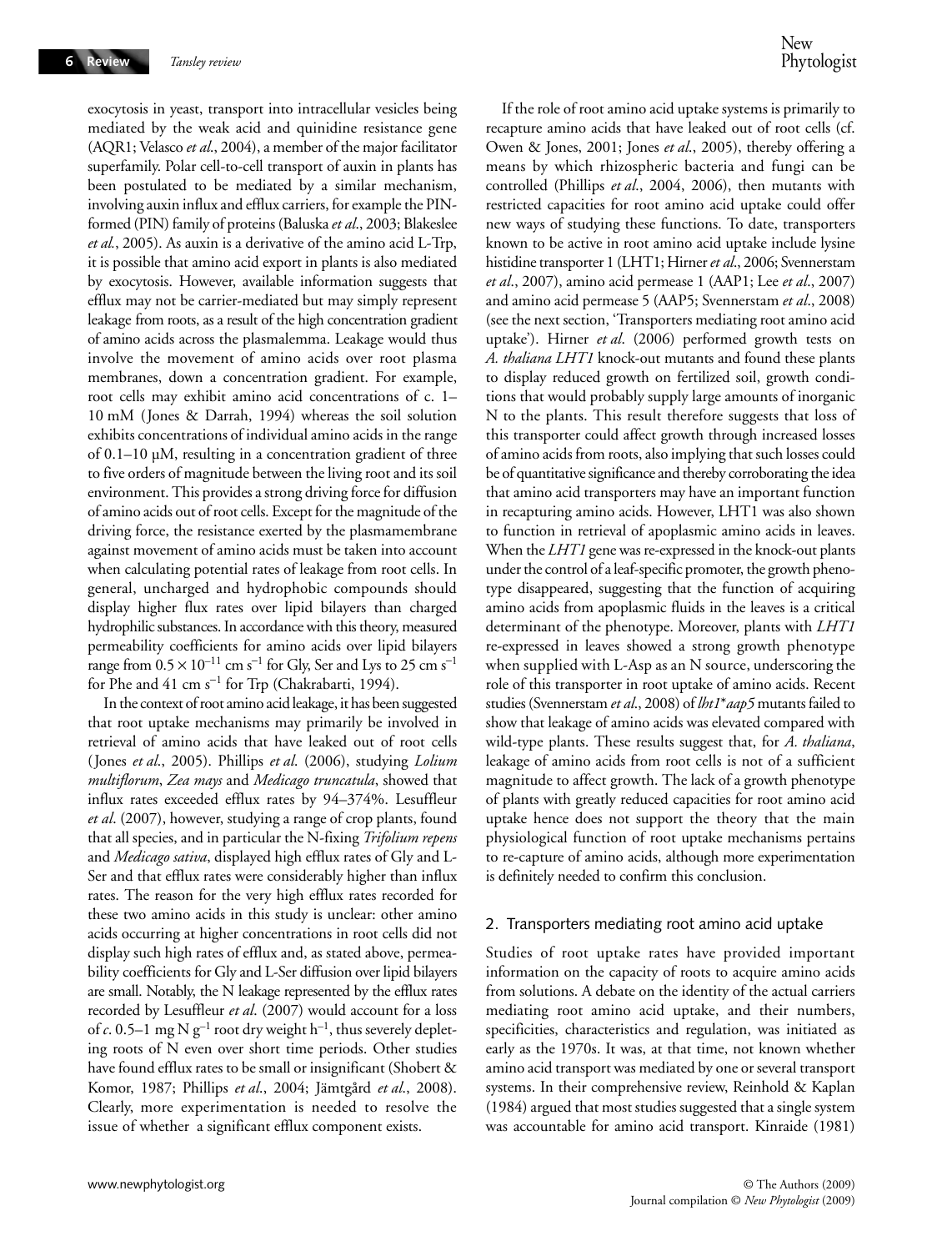analysed the findings of a range of root uptake studies and inferred from this analysis that two major transport systems, one mediating transport of neutral and acidic amino acids and another mediating transport of basic amino acids, could account for root amino acid uptake. This conclusion was supported by the findings of Datko & Mudd (1985), who used *Lemna gibba* as a model plant, and by those of Shobert & Komor (1987), who studied *Hordeum vulgare*. By analysing amino acid transport into plasma membrane vesicles isolated from *Beta vulgaris*, Li & Bush (1990, 1991) identified four amino acid symport systems, two for neutral, one for acidic and one for basic amino acids.

A new direction of research, applying methods of molecular biology, allowed this long-term debate to be settled. Frommer *et al*. (1993) cloned and identified a plant amino acid transporter (AAP1) using complementation of a transport-deficient yeast mutant strain with an expression library from *A. thaliana*. Molecular cloning and functional complementation in yeast have, since then, revealed that plants express a multitude of different amino acid transporters. However, it is not until recently, with the use of modern molecular biology tools and the advent of the genomics era, with the sequencing of full genomes, that we have been able to grasp the abundance of amino acid transporters in plant genomes. Amino acid transporters in plants belong to at least five gene families (Rentsch *et al*., 2007), comprising at least 67, 134 and 96 genes annotated as being, or putatively being, amino acid transporters in *A. thaliana*, *Populus trichocarpa* and *Oryzae sativa*, respectively (Rentsch *et al*., 2007; The Arabidopsis Information Resource (TAIR); [http://arabidopsis.org;](http://arabidopsis.org) The [DOE Joint Genome Institute \(JGI\); http://genome.jgi-psf.org/](http://genome.jgi-psf.org/Poptr1_1/Poptr1_1.home.html) Poptr1\_1/Poptr1\_1.home.html; Tuskan *et al*., 2006; The Institute for Genomic Research (TIGR); [http://www.tigr.org;](http://www.tigr.org) Yuan *et al*., 2005; Ouyang *et al*., 2007).

It is believed that plant amino acid transporters are functionally defined by distinct spatial and temporal expression patterns and substrate specificities (Liu and Bush, 2006). However, the possibility cannot be excluded that there is functional redundancy among some transporters, possibly explaining that, for example, *A. thaliana* mutants of the amino acid transporter AAP3 cannot be distinguished from wild-type plants (Okumoto *et al*., 2004).

However, the resolution of one issue – that of whether a single or several different amino acid transport systems exist – resulted in new questions. What are the functions of this multitude of different transporters *in planta*? To what extent do they represent redundancy in function, and to what extent do they fulfil specific roles? In trying to answer these questions, the physiology, biochemistry and molecular biology of plant amino acid transporters have been extensively studied, mainly using *A. thaliana* as a plant model system. The collective knowledge generated by these studies has recently been reviewed (Liu & Bush, 2006; Rentsch *et al*., 2007). In the context of the present review, however, these questions pertain to

the number and functions of amino acid transporters mediating root amino acid uptake. Resolving these issues is of central importance not only for disentangling the mechanisms underpinning the uptake processes but also for understanding how, under field conditions, different amino acids interact in the uptake process, to what extent different compounds compete for uptake and to what extent their uptake is complementary.

Studies aiming at pinpointing the identity of transporters involved in root amino acid uptake have utilized a variety of techniques, including both forward and reverse genetics. Basically, root uptake of neutral and acidic amino acids was shown to depend on functional expression of LHT1 (Hirner *et al*., 2006; Svennerstam *et al*., 2007; Table 1). Hirner *et al*. (2006) selected five mutant lines that were deemed likely to be involved in root amino acid uptake. Svennerstam *et al*. (2007) used forward genetics to obtain mutant lines affected in root amino acid uptake as well as a reverse genetic screen and concluded that both screening strategies resulted in the identification of LHT1 as crucial for root uptake of acidic and neutral amino acids. Similarly, Lee *et al*. (2007) using a combination of forward and reverse genetics, identified AAP1 as important for root amino acid uptake although the phenotype of the mutants was only displayed when plants were exposed to relatively high amino acid concentrations (0.15–10 mM). Moreover, neither LHT1 nor AAP1 was found to mediate root uptake of the cationic amino acids L-Lys and L-Arg, suggesting the existence of additional transporters active in root amino acid uptake. Thus, using a reverse genetic screen of 23 T-DNA lines mutated in genes with potential roles in this process, Svennerstam *et al*. (2008) found AAP5 to be crucial for root uptake of these two amino acids. In the same study, double mutants of LHT1 and AAP5 displayed reduced uptake rates for all tested amino acids when these were present at a concentration of 10 µM and an overall reduction in amino acid uptake of 78 %. Results of studies of the root amino acid uptake kinetics of AAP1, LHT1 and AAP5, in the concentration range 2–50 µM, confirm that LHT1 and AAP5 are the crucial components of the root amino acid uptake process in *A. thaliana* within the concentration ranges relevant for field conditions (Svennerstam, 2008), while the function of AAP1 may be to mediate amino acid uptake at higher external concentrations. Moreover, these data suggest the overlap between LHT1 and AAP5 regarding substrate spectra to be small, so that LHT1 mediates uptake of all amino acids except L-Lys and L-Arg while AAP5 is only active in the uptake of these two cationic amino acids. If this model is valid, there are some direct consequences for our understanding of plant utilization of amino acids as N sources under natural conditions. Firstly, uptake of L-Lys and L-Arg is largely independent of uptake of neutral and acidic forms and thus plants could potentially regulate uptake of the cationic forms differently from the uptake of other forms. Secondly, the available soil amino acids would, from the plant perspective, be divided into two separate pools: the neutral + acidic pool and the basic pool.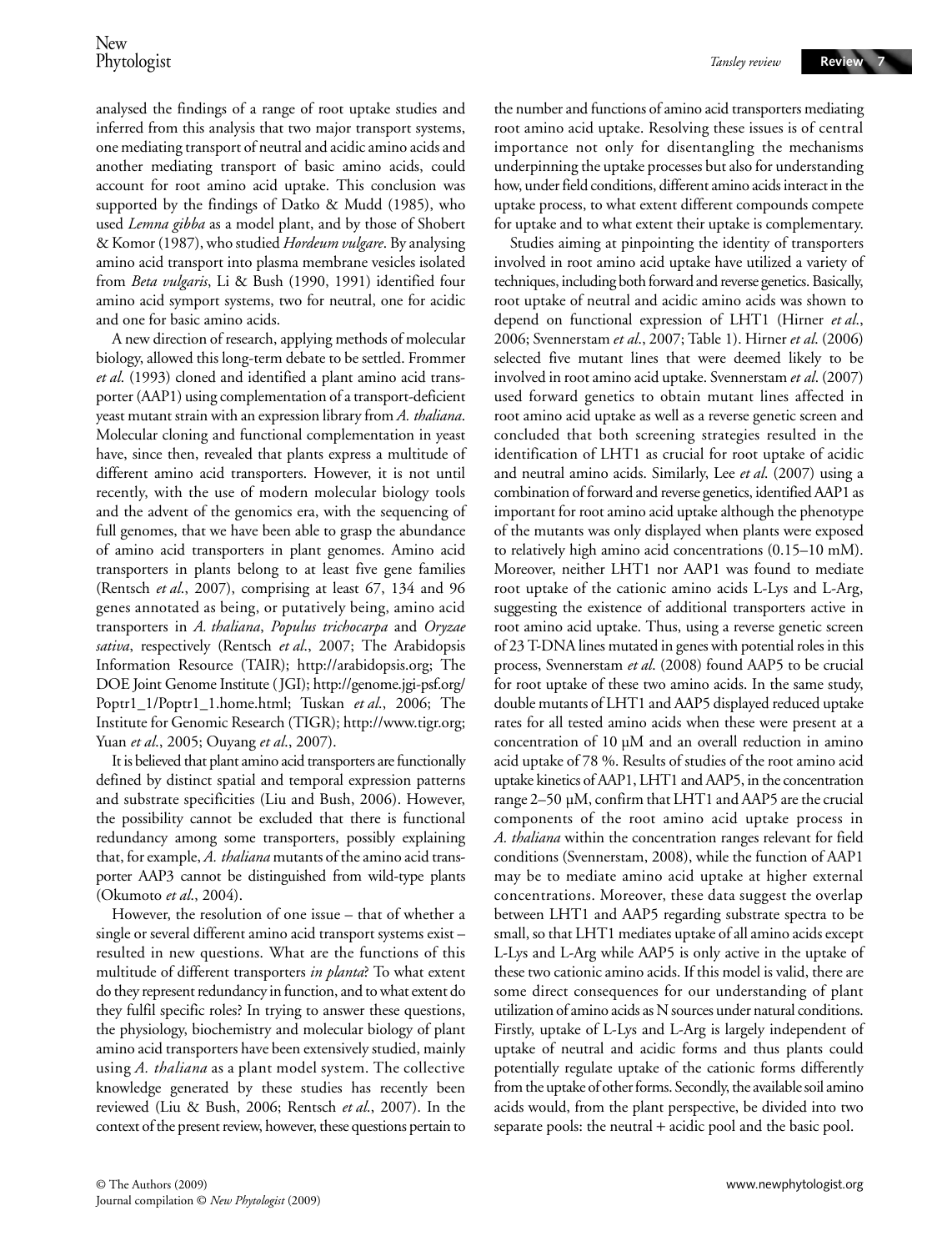|                    | lht1                               |                 | aap1<br>$14C$ -Aac | aap5<br>Depld | $lht1 \times aap5$<br>Depld |
|--------------------|------------------------------------|-----------------|--------------------|---------------|-----------------------------|
| Mutant<br>Method   | $14C$ -Aa $a$                      | $Depl^{b,d}$    |                    |               |                             |
| Concentration (mM) | 5.0                                | 0.025           | 10.0               | 0.010         | 0.010                       |
| Duration (h)       | $1.5 - 3$                          | $4 - 5$         | 48                 | $1 - 4$       | $1 - 4$                     |
| Amino acid         | Reduction of amino acid uptake (%) |                 |                    |               |                             |
| Ala                |                                    | 65              | $c.40*$            | ns            | 74                          |
| Met                |                                    |                 | c.50               |               |                             |
| Phe                |                                    |                 | c.60               |               |                             |
| Pro                |                                    | 78 <sup>d</sup> | c.50               | ns            | 79                          |
| Trp                |                                    |                 | c.30               |               |                             |
| Val                |                                    | 83 <sup>d</sup> |                    | ns            | 84                          |
| Asn                |                                    | 56 <sup>d</sup> |                    | ns            | 62                          |
| Gly                |                                    | 84              | c.50               | ns            | 81                          |
| Gln                | 85                                 | 46              | c.60               | ns            | 65                          |
| Ser                |                                    | 100             |                    | ns            | 87                          |
| Asp                | 82                                 | 40 <sup>d</sup> | ns                 | ns            | 46                          |
| Glu                | 73                                 | ns              | c. 30, c. $50*$    | ns            | ns                          |
| His                |                                    | 42              | c.30               | ns            | 63                          |
| Arg                |                                    | ns              |                    | 87            | 88                          |
| Lys                |                                    | ns              | ns                 | 90            | 85                          |

**Table 1** Reduction of root amino acid uptake in *Arabidopsis thaliana* with altered expression of amino acid transporter

Amino acid uptake was measured as uptake of labelled amino acid (<sup>14</sup>C-Aa) or as depletion of amino acids from a solution (Depl). ns, nonsignificant.

<sup>a</sup>Hirner *et al*. (2006); <sup>b</sup>Svennerstam *et al*. (2007); <sup>c</sup>Lee *et al*. (2007) \*150 µM; <sup>d</sup>Svennerstam *et al*. (2008).

*aap*, amino acid permease; *lht*, lysine histidine transporter.

Many transporters are expressed in different tissues at different developmental stages, and are therefore hypothesized to have multiple functions in plants (Liu & Bush, 2006). This has also been shown for LHT1, AAP1 and AAP5 which, in addition to their function in root amino acid uptake, have been shown to be involved in redistribution of amino acids in mesophyll cells (LHT1; Chen & Bush, 1997; Hirner *et al*., 2006), transport of amino acids for development and accumulation of storage proteins (AAP1; Frommer *et al*., 1993; Kwart *et al*., 1993; Fischer *et al*., 1995; Hirner *et al*., 1998) and phloem loading of amino acids in mature leaves (AAP5: Fischer *et al*., 1995). Tissue-specific expression patterns of *LHT1* and *AAP1* in *A. thaliana* have been investigated by histochemical analysis of plants carrying the reporter gene for β-glucuronidase under the control of an *LHT1* or *AAP1* promoter (Hirner *et al*., 2006; Lee *et al*., 2007). The results showed that *LHT1* is expressed in roots, mainly in the rhizodermis of emerging roots and lateral roots. *AAP1* was shown to be expressed in the root epidermis, cortex and endodermis as well as the vascular cylinder. Two gene expression maps of *A. thaliana* roots have been recently published. Birnbaum *et al*. (2003) created a global expression map based on 15 different root zones, corresponding to five cell types at three progressive developmental stages. In a recent study (Brady *et al*., 2007) the resolution was enhanced to cover 13 developmental zones and 19 cell types. *LHT1* is expressed mainly in the lateral root cap and in the epidermis. *AAP5* is expressed in all

tissues, but mainly in the cortex, endodermis and lateral root cap, and *AAP1* mainly in the endodermis, cortex and stele. As amino acid transporters other than LHT1, AAP1 and AAP5 are also expressed in root tissue, the possibility cannot be excluded that other amino acid transporters also participate in root amino acid uptake. Even so, based on the abovementioned studies of *LHT1*, *AAP1* and *AAP5* gene expression, and the demonstrated importance of these transporters, we present a hypothetical model of amino acid transport in roots (Fig. 3).

For mycorrhizal plants, uptake of nutrients, including organic N, is to a large extent mediated by the fungal partner (cf. Chalot *et al*., 2002; Smith & Read, 2007). Studies of ectomycorrhizal (EM) fungi have identified several transporters active in amino acid uptake from the soil. Chalot *et al*. (1996) showed that amino acid transport by the EM fungus *Paxillus involutus* displayed a broad substrate specificity for amino acids and a  $K<sub>m</sub>$  between 7 and 27  $\mu$ M depending on the specific amino acid. Transport was shown to be pH-dependent and sensitive to protonophores, suggesting active transport mediated by specific transporters. Nehls *et al*. (1999) identified an amino acid transporter with high affinity for a wide range of amino acids in the EM fungus *Amanita muscaria* and named it AmAAP1. Wipf *et al*. (2002), working with the fungi *Hebeloma cylindosporum*, concluded that the general amino acid transporter HcGAP1 (General Amino Acid Permease 1) could mediate active uptake of a broad spectrum of amino acids. A recent study (Cappellazzo *et al*., 2008) also suggested that arbuscular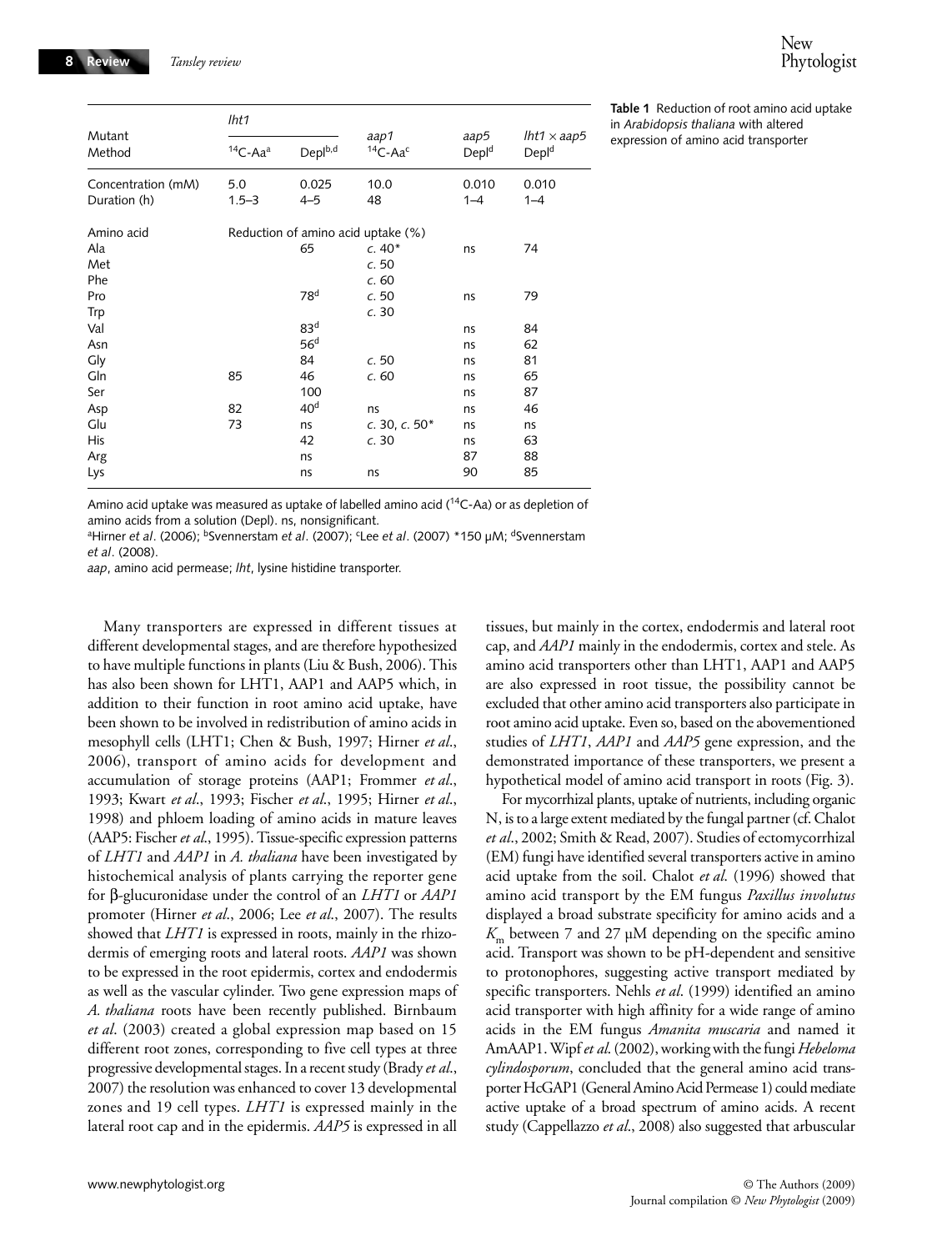

**Fig. 3** Hypothetical model of root amino acid uptake in nonmycorrhizal plants. Two pools of amino acids, neutral/acidic and basic (L-Arg/L-Lys), are transported into the symplast of the root epidermis, cortex and/or endodermis by the amino acid transporters lysine histidine transporter 1 (LHT1) and amino acid permease 5 (AAP5), respectively (Hirner *et al*., 2006; Svennerstam *et al*., 2007, 2008). Both transporters are also expressed in the stele, suggesting a function in transport of amino acids from the apoplast into cells in, for example, the pericycle and/ or phloem tissue. It is hypothesized that AAP1 is also involved in these processes (Lee *et al*., 2007). However, whereas LHT1 and AAP5 have been shown to be involved in root uptake of amino acids at low concentrations (2–50 µM; Svennerstam, 2008), AAP1 was found to mediate uptake of amino acids at higher concentrations (150–10 000 µM; Lee *et al*., 2007). Thus, it is unclear whether AAP1 is involved in root amino acid uptake at concentrations relevant for field conditions, and more studies are hence needed to clarify this issue. Phloem loading of amino acids for transport to root sink tissues is believed to involve AAP2 and AAP3 (Hirner *et al.,* 1998; Okumoto *et al*., 2004).

mycorrhizal fungi express amino acid transporter genes by reporting the identification of an amino acid permease in *Glomus mosseae* (GmAAP1). In addition, a comprehensive analysis of N-compound transporters in *Laccaria bicolor* identified 29 gene models belonging to the amino acid-polyamineorganocation superfamily (Lucic *et al*., 2008). Thus, in fungi as well as in plants, transporters controlling uptake of amino acids have been shown to involve a wide range of compounds. Identification and characterization of the transporters involved at the plant–fungus interface represent a key step in understanding the processes of nutrient exchange occurring between the plant and the fungus. Therefore, for mycorrhizal plants, the hypothetical model in Fig. 3 may be modified, taking symbiotic features and fungal amino acid transporters into consideration.

#### 3. Metabolism, allocation and growth

The abundance of studies on root uptake of amino acids is in sharp contrast to the very few studies actually devoted to following post-uptake conversions of absorbed compounds. Glycine has become the model compound in many studies of plant organic N uptake and therefore the metabolism of absorbed Gly has been investigated more extensively than that of other amino acids. Schmidt & Stewart (1999) studied the uptake of Gly by a number of Australian plants and the metabolism of absorbed Gly in *Hakea actities* (Proteaceae). Using inhibitors of the serine hydroxymethyltransferase/glycine decarboxylase pathway and inhibitors of aminotransferase activity they showed that metabolism of root-absorbed Gly was primarily via an aminotransferase, possibly serine glyoxalate

aminotransferase, resulting in the majority of absorbed Gly-N being transferred to L-Ser, followed by synthesis of L-Gln, L-Glu and L-Ala. Interestingly, high <sup>15</sup>N enrichment was also found in Gly in the xylem, suggesting that a fraction of absorbed Gly was not metabolized by roots but was directly transported to shoots. This is consistent with the high concentration of glycine found in the xylem sap of many species (Sauter, 1981; Kielland, 1994). Thornton (2001) studied the uptake and metabolism of Gly in *Lolium perenne* and found, in agreement with Schmidt & Stewart (1999), that a large fraction of Gly-N was transferred to L-Ser, followed by synthesis of L-Gln, L-Glu, L-Asn and L-Ala. Persson *et al*. (2006) studied the uptake and assimilation of L-Ala and L-Glu as well as that of  $NO_3^-$  and  $NH_4^+$  in nonmycorrhizal *Pinus sylvestris*. For the two inorganic N forms and for L-Glu, 62–75% of the total label in the amino acid pool was recovered in L-Gln, while for L-Ala the L-Glu pool also displayed significant  ${}^{15}N$  incorporation. From these studies it seems that metabolism of absorbed amino acid N may primarily depend not on de-amination followed by incorporation of released N within the GS/GOGAT (Glutamine synthetase/Glutamate-2-oxoglutarate aminotransferase) cycle, but rather via transaminations, as a significant fraction of the <sup>15</sup>N label typically showed up in L-Ser (Gly-fed plants) and L-Glu (L-Ala-fed plants). Moreover, it seems possible that a fraction of absorbed amino acid N is directly transferred to shoots (Schmidt & Stewart, 1999; Persson *et al*., 2006).

A special case of plant amino acid metabolism pertains to the D-enantiomeric forms. Although some reports have stated that compounds such as D-Ala (Ogawa *et al*., 1978) and D-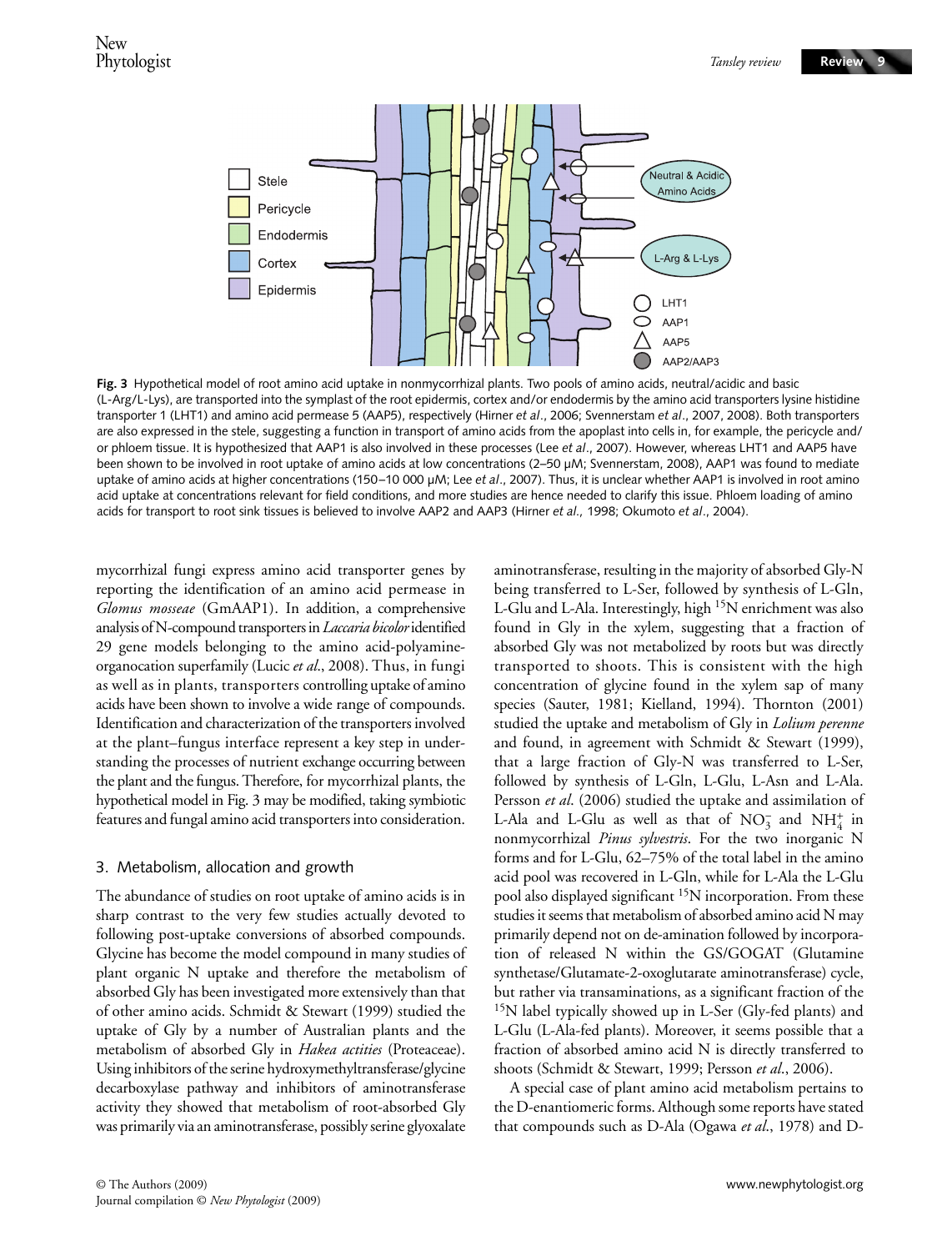Trp (Gamburg & Rekoslavskaya, 1991) are metabolized, both older and more recent studies suggest that this ability is not well developed in plants (Valle & Virtanen, 1965; Pokorny *et al*., 1970; Erikson *et al*., 2004, 2005; Forsum *et al*., 2008), resulting in accumulation of D-amino acids in plants exposed to such compounds (Brückner & Westhauser, 2002). The low capacity of plants to metabolize D-amino acids is in sharp contrast to the situation in most other organisms. For example, genes encoding D-amino acid oxidase are found in bacteria, fungi and animals (Friedman, 1999; Pilone, 2000) but surprisingly not in any of the plant genomes published to date (*A. thaliana*, *Z. mays*, *O. sativa* and *Populus tricocarpa*). The low capacity to metabolize compounds such as D-Ala and D-Ser results in these compounds having strong toxic effects on plants (Erikson *et al*., 2004, 2005). Transgenic *A. thaliana* encoding a D-amino acid oxidase from the yeast *Rhodotorula gracilis* could, however, detoxify D-Ala and could even grow well on this amino acid (Forsum *et al*., 2008). The introduction of D-amino acid oxidase into the plant created a new pathway in which absorbed D-amino acids were metabolized into  $NH_4^+$ , keto acids and  $H_2O_2$  and the  $NH_4^+$  produced could thereafter be utilized for growth. This illustrates how a single metabolic step may restrict the suitability of an organic N form as an N source.

It is well known that the short-term fates of absorbed  $NH_{4}$ -N and  $NO<sub>3</sub>$ -N differ. Many plant species will directly allocate a fraction of absorbed  $NO_3^-$  to shoots while most of the absorbed  $NH_4-N$  is incorporated into amino acids before transport occurs (Raven & Smith, 1976; Andrews, 1986; Bloom *et al*., 1992). It has also been noted that absorbed amino acid N is allocated to shoots at a slower rate than  $NO<sub>3</sub>$ -N (Schmidt & Stewart, 1999; Persson *et al*., 2006), that is, that amino acid N, at least in the short term, is allocated similarly to  $NH_4$ -N. Moreover, short-term allocation is under the control of exogenous and endogenous cues so that, for example, pretreatment with high N concentrations in the root medium simultaneously decreases instantaneous uptake rates and increases allocation of absorbed amino acid N to shoots (Thornton, 2001; Persson *et al*., 2006). The different allocation patterns of different N compounds and the effect of N status on allocation must be taken into consideration when results from labelling studies are interpreted. Field studies where labelled compounds are applied and only shoots are sampled to assess plant uptake of the various N forms may not give unambiguous results because the pattern of labelling is complicated by the above-mentioned differences in allocation.

A range of studies have investigated the extent to which plants can grow on amino acids as N sources. Generally, growth on the amides L-Gln and L-Asn is relatively rapid while other amino acids may not sustain growth or may even inhibit growth (e.g. Bollard, 1966; Forsum *et al*., 2008). Comparisons between noninfected and infected plants of species normally displaying high densities of mycorrhization of roots (Stribley & Read, 1980; Turnbull *et al*., 1995; Smith & Read,

2007) also suggest that plants exhibit a restricted capacity to use amino acids as N sources but upon infection this capacity is increased dramatically. There is ample evidence (see above) that a number of plant species, irrespective of the type of mycorrhiza (and including nonmycorrhizal species such as *A. thaliana*), have well-developed capacities for root amino acid uptake. The studies referred to above also suggest, with the exception of D-enatiomeric amino acids, that metabolism of root-absorbed amino acids is rapid. Why, then, do only a few amino acids function as N sources for (nonmycorrhizal) plants? To the best of our knowledge, all growth tests have supplied amino acids at concentrations of 1–10 mM, that is, 2–4 orders of magnitude higher than those recorded in the soil solution (see above). Thus, although plants can absorb and metabolize amino acids, growth may be hampered by a high concentration, a case that has similarities with plant NH<sup>+</sup><sub>4</sub> nutrition (Britto & Kronzucker, 2002). Notably, the growth inhibitory effect differs markedly among different amino acids. Generally, amino acids present at low endogenous concentrations in plants display stronger growth-reducing effects than those present at higher concentrations (Forsum *et al*., 2008). Noctor *et al*. (2002) studied the leaf content of free amino acids in potato (*Solanum tuberosum*), barley (*H. vulgare*) and wheat (*Triticum aestivum*) grown under different photosynthetic conditions and noted that one group of amino acids found at low concentrations seemed to be present at constant ratios, irrespective of the actual concentration, and therefore suggested that the concentrations of members of this group of amino acids were co-regulated. It should be noted that, within this group of 'minor' amino acids (Noctor *et al*., 2002), none of the compounds is effective as an N source, while for the second group of compounds ('major' amino acids), which were present at high concentrations but did not vary in concert, all but one are effective as N sources for *A. thaliana* (Forsum *et al*., 2008). We conclude that the low capacity of some (nonmycorrhizal) plants to utilize amino acids for growth is probably not an effect of restricted capacities for root absorption, or caused by restricted metabolism of absorbed compounds in the sense that these substances can be transformed within the plant and N derived from root-absorbed amino acids used for protein synthesis. Instead, we speculate that the specific growth settings, with high concentrations of single amino acids, used in most studies may result in accumulation of the tested compounds within plants, causing inhibition of the synthesis of other amino acids (Bonner & Jensen, 1997). Growth tests on *Lemna minor* (Joy, 1969) confirm that single amino acids may inhibit, but protein (casein) hydrolysates may efficiently sustain, the growth of plants.

Mutants defective in transporters mediating root amino acid uptake offer a new and interesting way of assessing the importance of amino acids for plant N nutrition. *Arabidopsis thaliana* can use several amino acids for growth and the amides L-Gln and L-Asn are especially effective (Forsum *et al*., 2008). *Arabidopsis thaliana* mutants defective in the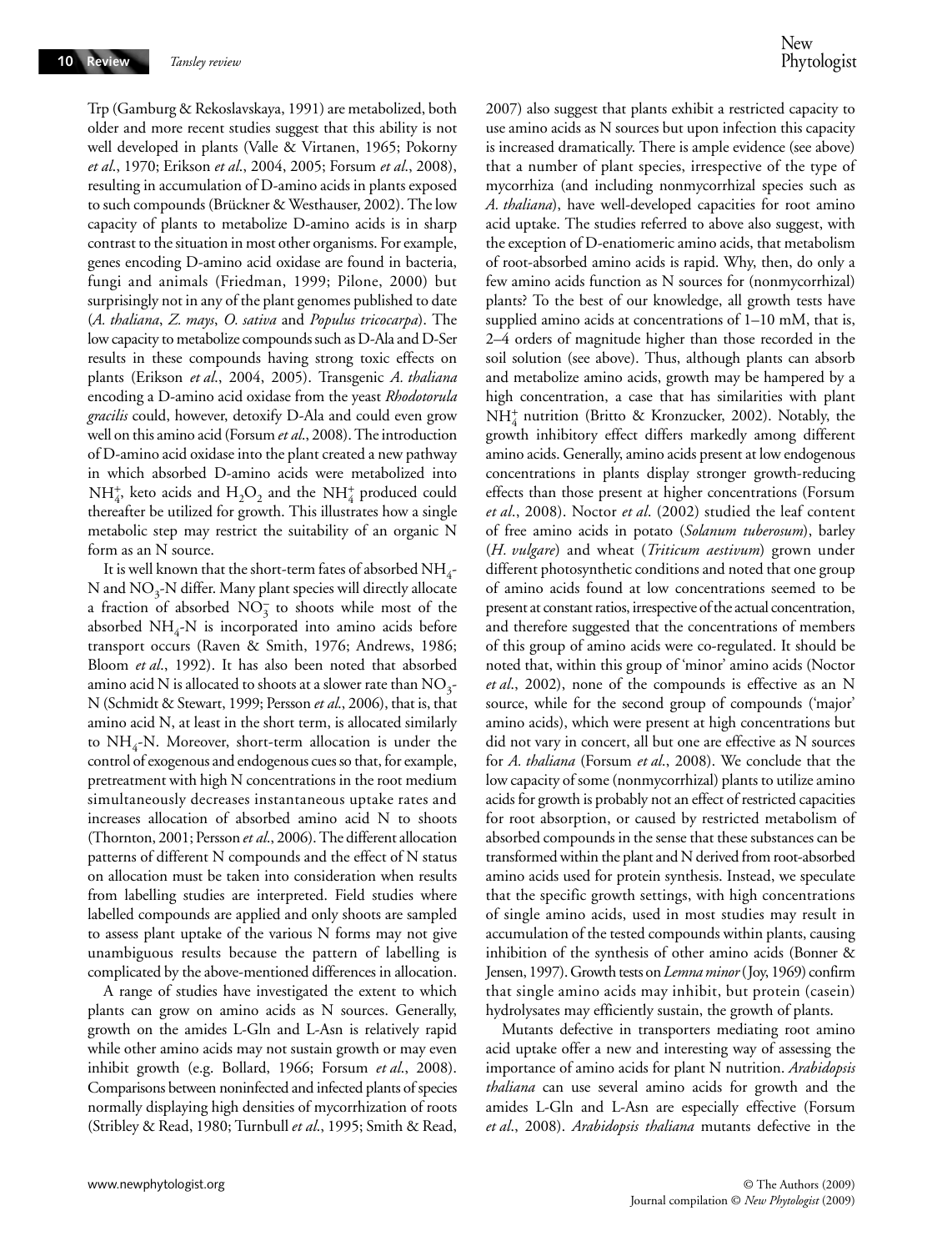**Table 2** Growth phenotypes on L-Gln of transgenic *Arabidopsis thaliana* with altered expression of lysine histidine transporter 1 (LHT1)

| <b>Mutants</b>            | L-Gln<br>concentration (mM) | Growth<br>(% of wild type) |
|---------------------------|-----------------------------|----------------------------|
| Iht1-1, 2; Iht1RNAi3, 4ª  | 5                           | ns                         |
| $lht1-3 - lht1-5^{b,c}$   | 1                           | 68                         |
|                           | 0.5                         | 53                         |
|                           | 1                           | 66                         |
|                           | 1.5                         | 91                         |
| P35S-LHT1ª                | 5                           | ns                         |
| 35SLHT1-1, 2 <sup>c</sup> | 0.5                         | c.300                      |
|                           | 1                           | c.150                      |
|                           | 1.5                         | c.125                      |

<sup>a</sup>Hirner *et al*. (2006); <sup>b</sup>Svennerstam *et al*. (2007); <sup>c</sup>Forsum *et al*. (2008). ns, nonsignificant.

LHT1 transporter displayed decreased growth on L-Gln. These effects were most pronounced at low amino acid concentrations. Interestingly, plants overexpressing this transporter displayed 300–400% increased growth when cultivated on 0.5 mM L-Gln (Forsum *et al*., 2008; Table 2). This demonstrates that growth on amino acids may be hampered by a low capacity to absorb such compounds and that genetic engineering may be used to improve plant amino acid nutrition. This effort may be of considerable relevance in agricultural regions, which are trying hard to reduce the use of fertilizers (Yamagata *et al*., 2001). It should also be noted, however, that similar attempts to increase plant growth through increased expression of transporters mediating uptake of inorganic N have not been successful (Britto & Kronzucker, 2004; Lea & Azevedo, 2006).

## **IV. Field studies of plant amino acid uptake**

The previous section has established the mechanisms underlying root amino acid uptake. Importantly, it suggests that roots and mycorrhizas have high-affinity systems for the uptake of all tested proteinaceous amino acids. However, from the abovementioned findings, it cannot be inferred that plant N nutrition to a significant degree involves the acquisition of organic N molecules. There are a number of uncertainties that constrain our ability to scale the laboratory results showing uptake of amino acids by plant roots and the soil studies showing the presence of amino acids in the root environment to actual field settings.

During the last decade, a large number of field studies have investigated the possibility that the potential of plant roots to absorb amino acids is realized under realistic growth conditions and instrumental to this work has been the use of dual labelled (<sup>13</sup>C, <sup>15</sup>N) amino acids (Schimel & Chapin, 1996; Näsholm *et al*., 1998). Inferences regarding amino acid uptake based on recovery of added label and the molar ratios

thereof, such as  ${}^{13}C$ :<sup>15</sup>N, are particularly useful to assess the extent to which amino acids were mineralized before uptake (Näsholm *et al*., 1998; Näsholm & Persson, 2001). However, comparison of *in situ* uptake of different N forms, such as <sup>15</sup>N amino acids vs  ${}^{15}N\text{-}NO_3^-$ , may be misleading if conclusions regarding relative uptake are solely based on recovery of <sup>15</sup>N in the target tissue (e.g. roots). Differences in ambient (unlabelled) concentrations of N forms must be corrected for, either through adjustments in isotopic labelling or mathematically through post-labelling corrections against differential isotopic dilution. For example, in a study on cycling dynamics of  $NH<sub>4</sub><sup>+</sup>$  and amino acids in a mid-successional taiga forest, it was concluded that these ecosystems rely approximately equally on NH<sup>+</sup><sub>4</sub> and amino acids (McFarland *et al.*, 2002). This study failed to take into consideration differences in the concentration of soil amino acids compared with  $\mathrm{NH}_4^+$ , which could have had a significant effect on the estimate of relative uptake of the two forms of N in these forests. Similar inferences based solely on recovery of <sup>15</sup>N have been made in other studies (e.g. Schimel & Chapin, 1996; Näsholm *et al*., 2000; Persson *et al*., 2003; Nordin *et al*., 2004) which would tend to negatively bias uptake estimates of the N form with the higher concentration in the soil. Few field studies presenting compoundspecific  $15N$  values in the context of comparing the uptakes of different N forms have explicitly recognized that these data alone cannot be used to compare rates of uptake of endogenous soil N.

We recognize that to calculate the magnitude of isotopic dilution used to estimate N uptake it is important to identify the appropriate N pool. For an experiment involving several amino acids, the appropriate N pool may be the total soil free amino acid pool. However, in single-amino acid experiments it may be argued that the appropriate N pool would be the concentration of that particular amino acid. Alternatively, the total free amino acid concentration could be used if a correction factor can be applied for the uptake of the amino acid in question relative to other amino acids. Such data may be difficult to come by, but information pertinent to such an approach is available for selected amino acids, plant species, and ecosystems (Kielland, 1994; Lipson *et al*., 1999a; Persson & Näsholm, 2001b). From what has been described above regarding root uptake characteristics for amino acids it may be argued that any correction for dilution of introduced label into the soil amino acid pool should be based on the substrate specificity of the transporters mediating plant uptake of amino acids. This argument implies that studies using neutral or acidic amino acid tracers should calculate dilution based on the total pool of these in the soil solution, while studies using basic amino acids should use the sum of L-Lys and L-Arg concentrations.

The development of techniques for detecting intact labels in the root (gas chromatography–mass spectrometry (GC-MS); Persson & Näsholm, 2001a) allows direct measurement of the label in the root, but requires an experimental design that lets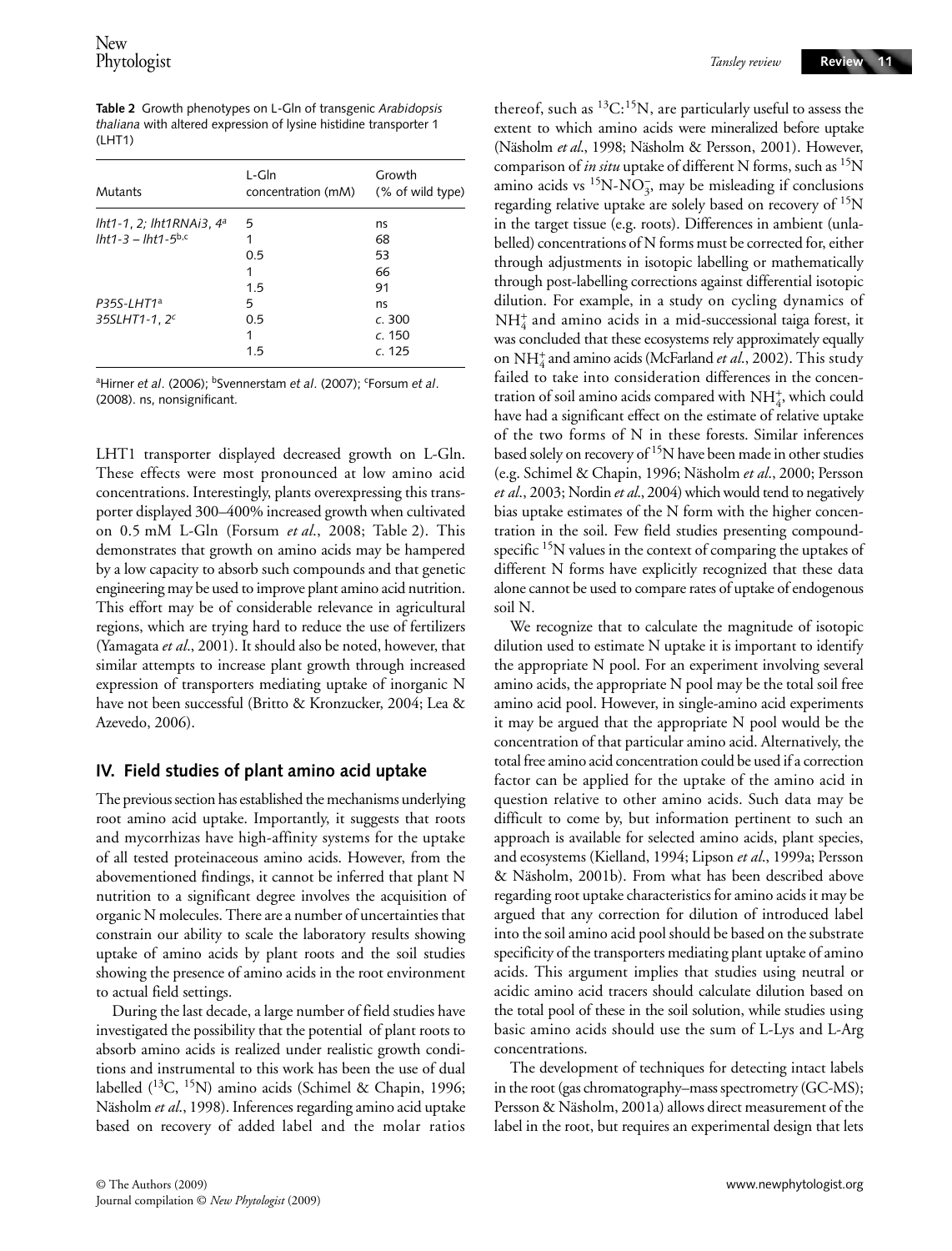the investigator track metabolic conversions and translocation of the label over time. The GC-MS technique will provide conclusive qualitative information on whether a test plant acquired intact amino acids or not but will not give a quantitative estimate of this process. Neither of the aforementioned methodologies, however, addresses the potential errors in uptake estimation produced by differential isotope dilution.

#### 1. Sampling schedule

Most uptake studies under field conditions rely on measurements of isotopic enrichment in root tissue, because extensive transamination, deamination and decarboxylation of amino acids before translocation to shoots would make interpretation of shoot isotopic enrichment dubious (Persson & Näsholm, 2001b). The design of a sampling schedule to recover doubly labelled amino acids for uptake estimation in the field is governed by several factors, including anticipated process rates, specific scientific questions, and logistical challenges. Thus, it is not surprising that investigators have sampled on a variety of time schedules ranging from minutes to days. However, given the high turnover rate of amino acids in most soils and the rapid metabolic conversions within the root (see 'Metabolism, allocation and growth' in the previous section), inferences regarding uptake of intact amino acids become increasingly difficult in proportion to the time interval between applications of label and label recovery, irrespective of current methodologies (GC/MS, molar ration regression, etc.). For example, the molar ratios of  ${}^{13}C:{}^{15}N$  in roots of injected amino acids decrease in an exponential fashion as a function of the time elapsed since injection (Fig. 4). Thus, small differences in sampling intervals may yield large differences in molar ratios, resulting in different interpretations of the fate of the label and



**Fig. 4** The molar ratios of <sup>13</sup>C:<sup>15</sup>N in roots of injected amino acids decrease exponentially as a function of the time elapsed since injection. Thus, differences in sampling intervals may result in large differences in the estimates of the proportion of amino acids absorbed intact. Data are derived from McFarland *et al*. (2002).

the assessment of how much of the label was absorbed intact. Consequently, an independent assessment of amino acid turnover/metabolic conversions in the root is required to accurately evaluate the degree of absorption of intact amino acids. A reasonable compromise may be to select two sampling periods, one shortly after label injection (1–6 h) and one much later (24–72 h). Alternative approaches have relied on the constancy of charge balance as indicated by acidification of the rhizospere (Chapin *et al*., 1993), although measurement of this would be a difficult feat to pull off in a field study.

### 2. Inferential scope regarding competition between plants and microbes

Many of the recent ecological studies of organic N uptake *in situ* have cast this inquiry in the context of plant–microbe competition. This is indeed a laudable approach, which has spurred a discussion of these ecological interactions from both a theoretical and an empirical perspective. However, the inferences that have hitherto been made regarding competition are not without their caveats, as a consequence of both methodological and ecological considerations. In general, the amount of label added to soils in nearly all field studies of amino acid uptake has greatly increased N availability to the extent that the experiment no longer addresses uptake under ecological (limiting) conditions, but rather reflects differences in uptake under saturating (nonlimiting) conditions. Thus, such experiments do not adequately address ecological processes but rather potential differences in the capacity for resource acquisition under conditions that rarely occur in the field. Moreover, these levels of fertilization (dosage rates) effectively negate competition inasmuch as such an experimental design alleviates any semblance of N limitation. Well, no N limitation – no competition, and inferences pertaining to competition therefore have no meaning. The capacity of plants to acquire labelled amino acids was also shown to be rate dependent: plants compete better for this resource at high external concentrations (Jones *et al*., 2005). *In situ* studies using doublelabelled amino acids are constrained by the high dilution of the  $13C$  isotope, generally approximately two orders of magnitude higher than for the <sup>15</sup>N isotope (Näsholm & Persson, 2001). To be able to detect any  ${}^{13}$ C label in a plant tissue, relatively large amounts of tracers must have been absorbed and thus relatively large amounts of label need to be applied. This methodological shortcoming may partly be circumvented by the use of compound-specific isotope analysis (GC-MS or GC-IRMS (gas-chromatography-isotope ratio mass spectrometry)) or through the use of 14C, 15N-labelled amino acids (Xu *et al*., 2006, 2008) and thus future studies aiming at assessing competition for organic N could possibly study this process under more realistic conditions through application of lower concentrations of isotopes.

Studies of plant and microbial uptake of inorganic and organic N sources show that plants are inferior to microbes,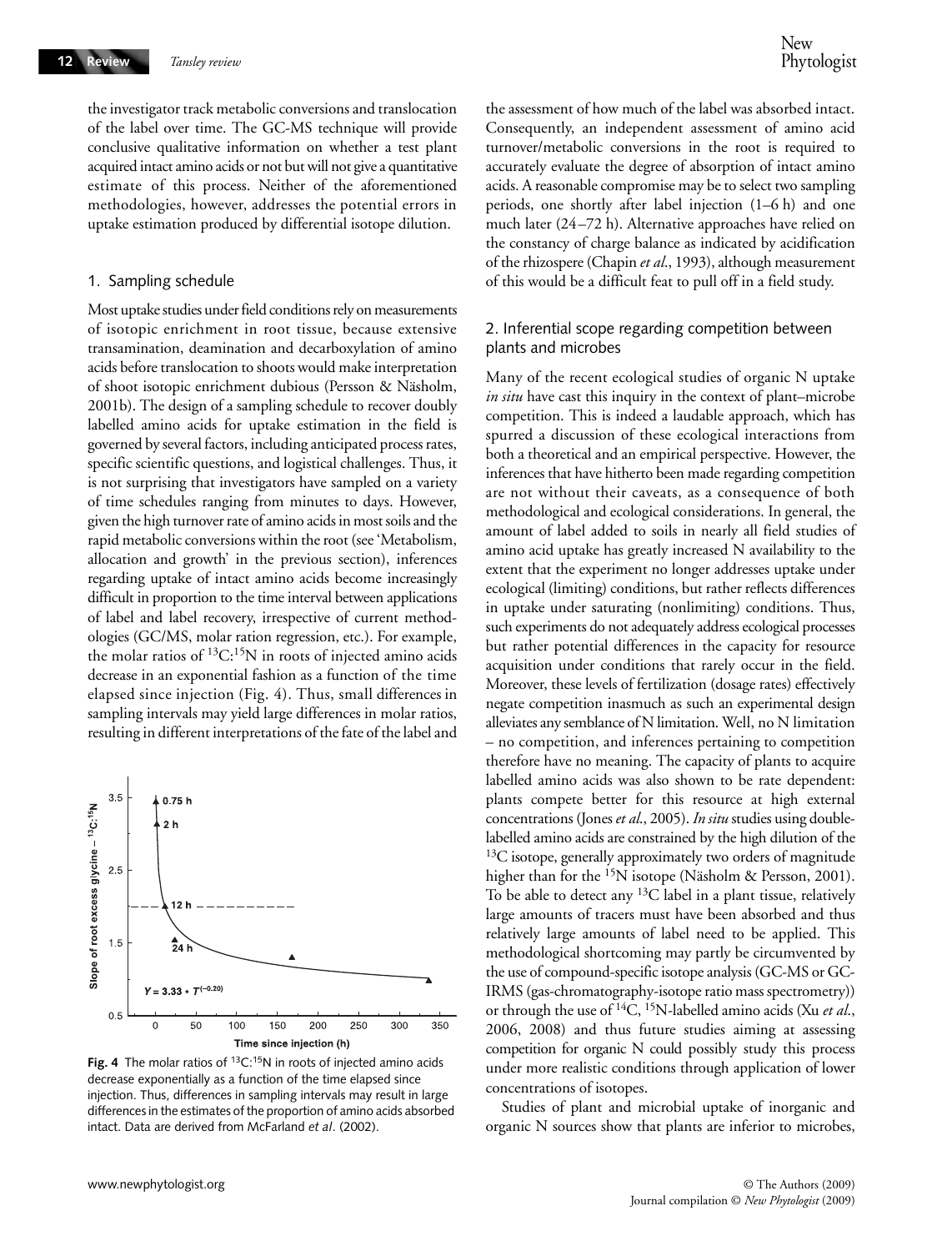irrespective of N form (Harrison *et al*., 2007, 2008). Thus, we can conclude that, in many short-term studies, plants appear to be poor competitors for any N source. Studies following the fate of added tracers over longer time periods do, however, show that plants acquire a gradually increasing fraction of supplied N (Harrison *et al*., 2007; see also Kaye & Hart, 1997). Unfortunately, such studies will not be informative regarding the actual compounds absorbed by plants over the experimental period. This transfer of N would probably involve both the production of  $NH_4^+$  (and possibly  $NO_3^-$ ) by microbes and the production of organic N via lysed microbial cells, but the relative contributions of these two routes are unknown and could be expected to vary among different soils. It is also important to stress that the competitive ability of any organism is not a constant but can be expected to vary depending on physiological status as well as the conditions under which its competitive ability is assessed (e.g. Lipson & Monson, 1998; Lipson *et al*., 1999b).

As stated above, the absorptive surface of plant roots may be smaller than that of soil microbes, but both may show great spatial and temporal variations. Also, rates of transpiration by plants are strongly variable and, at high transpiration rates, plants may ease the competition through induced mass flow in the root environment. Such mechanisms would favour uptake of N forms present at high concentrations in the soil solution, in particular  $NO<sub>3</sub>$ , but may be of importance also for other N forms.

Another aspect of plant–microbe competition that needs scrutiny pertains to the nature of the microbial community and its relation to plants. To the extent that plants and soil microbes consume similar resources, and that the process of resource acquisition in one has a negative impact on the other, plants and microbes represent distinct recipients of the soil N 'pie'. However, most wild plant species form intimate relationships with microbes, both bacteria and fungi, resulting in a blurring of the distinction between 'competitors' and 'cooperators' (Eviner & Chapin, 1997). For example, in some boreal forest ecosystems, the extramatrical ectomycorrhizal mycelium contributes one-third of the microbial biomass (Högberg & Högberg, 2002). Surely the 'loss' of an injected N label into the latter pool does not entirely represent a fraction of soil N that is unavailable to (mycorrhizal) plants! The apparent inferiority of plants in competition with microbes may, for mycorrhizal plants, partly be explained by our inability to separate symbiontic and nonsymbiotic micro-organisms. The temporal pattern of increased plant acquisition of <sup>15</sup>N over time from added inorganic or organic sources may, similarly, reflect gradual allocation from the fungal partner to the host plant.

## **V. Conclusions and future perspectives**

## 1. Organic N – a significant N source for plants?

As stated in the previous sections, it is inherently difficult to assess the dependence of any plant on uptake of any N source, organic or inorganic. Currently, we lack *direct* evidence that organic N contributes significant amounts of N to plant nutrition in any ecosystem. This is a critical shortcoming as no single experiment has been able to explicitly show that plant N to a significant degree can be accounted for by organic N uptake. This is also, naturally, the single most important challenge for future studies. Having said that, we can also conclude that several lines of evidence suggest that plants inhabiting some ecosystems may to a significant degree rely on organic N forms (Kielland, 1994; Lipson *et al*., 2001). These lines of evidence have been discussed above and include the following.

**Missing N.** There is a strong discrepancy between measured rates of production of inorganic N forms and annual plant N uptake, suggesting that plants must acquire sources of N other than the inorganic forms.

**Soil N composition.** High rates of production of monomeric organic N compounds such as amino acids in the soil and concentrations of free amino acids comparable to, and in some ecosystems higher than, those of inorganic N have been found. **Uptake.** Both mycorrhizal and nonmycorrhizal plants have evolved capacities to acquire organic N such as amino acids via root uptake. These capacities are fully comparable to, and share many features with, inorganic N uptake capacities and we are now in the process of identifying the key players in organic N acquisition. **Metabolism.** Absorbed organic N is metabolized and N derived from this uptake is used for synthesis of a range of protein amino acids. The exception pertains to D-enantiomers of amino acids for which plants seem to have a very restricted capacity for metabolism.

**Field labelling.** Dual labelled amino acids supplied to soil have been shown to occur within plants, illustrating that the above capacities are utilized in field settings. Labelled amino acids have also been traced with GC-MS, firmly establishing that plants in the field do absorb amino acids.

The most obvious argument against organic N substantially contributing to plant N nutrition is that plants are outcompeted by microbes for this resource. The larger surface to volume ratios of microbes and the fast turnover rates of microbes compared with plant roots mean that microbes could scavenge the soil for organic N. These arguments are, however, complicated by the following issues.

**The problem of separating the microbial community.** Microbes include both free-living and symbiotic organisms and the current techniques cannot separate these categories. For a mycorrhizal plant, uptake of organic N by a symbiotic partner would eventually mean that this N would come to benefit the plant as well.

**The problem of measuring competition.** Competition between plants and microbes is, in many ecosystems, equally strong for organic and inorganic N. Short-term labelling shows that microbes outcompete plants for any form of N. Long-term labelling studies show that plants over time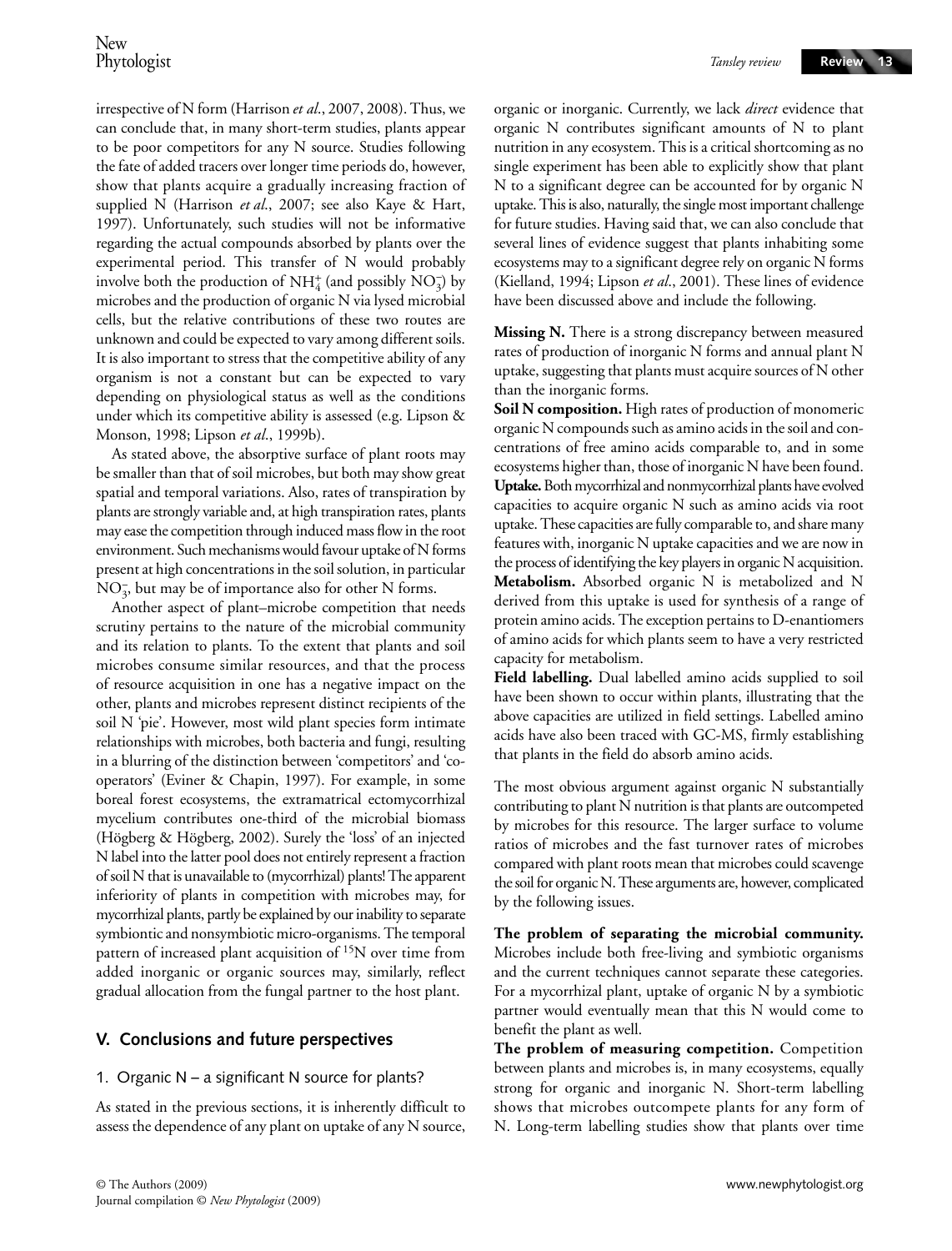acquire more and more of the tracer, possibly as a result of the higher turnover rates of microbes.

#### 2. Is it important to know?

Assuming that organic N sources such as amino acids can make a substantial contribution to plant N nutrition, we may outline the biochemical, physiological and ecological ramifications of this process. It is well known that, if plant N nutrition is based on either  $NH_4^+$  or  $NO_3^-$  uptake, this has a range of secondary effects on processes such as pH homeostasis energetic costs for uptake, assimilation and transport, differences in plant and root morphology, and differences in soil pH effects (Marschner, 1995). The pH effects of either  $NH_4^+$  or  $NO_3^-$  nutrition are a result of both uptake and assimilation processes, so that  $\mathrm{NH}_4^+$ results in excess proton production and  $\rm NO_3^-$  results in excess proton consumption (Raven & Smith, 1976). Amino acids are absorbed through proton symport with either one or two protons transported simultaneously with the amino acid (Bush, 1993). If plant N uptake was dominated by amino acids, this could then theoretically lead to a slight increase in rhizosphere pH. The metabolic costs of converting absorbed inorganic N into amino acid N may be substantial (Bloom *et al*., 1992) so absorption of organic N could potentially lead to a substantial saving. This could potentially be important for growth rates of fine roots and mycorrhizas, structures that depend on transport of chemical energy from above-ground parts. As discussed above under the 'Metabolism, allocation and growth' part of Section III, the short-term allocation of absorbed N differs among  $NH_4^+$ ,  $NO_3^-$  and organic N so that a larger fraction of absorbed  $\overline{NO_3^-N}$  is allocated to aboveground structures than for either amino acids or  $NH_4^+$ . It is well known that the N status of plants has a great impact on their root mass fraction (Ingestad & Ågren, 1991). Furthermore, biomass allocation to shoots and roots has been shown to be influenced by the  $\rm NO_3^-$  content of leaves, suggesting that  $\rm NO_3^$ may act as a signal for shoot allocation (Scheible *et al*., 1997) as well as root branching (Zhang & Forde, 1998). It has also been shown that some amino acids such as L-Glu can affect root development (Walch-Liu *et al*., 2006). The low diffusivity of most organic N forms, especially when compared with  $\rm NO_3^-$ (e.g. Owen & Jones, 2001), would theoretically mean that plants would need a larger root (or hyphal) area to acquire a given amount of N as organic N. The degree (if any) to which plants may optimize uptake of a given N form and whether this optimization would be channelled through the overall N status of the plant are, however, unknown.

The growing interest in plant organic N uptake has also stimulated discussions about the possibility of niche separation between plants with respect to which N pools they tap. McKane *et al*. (2002) found evidence for the existence of such a niche separation between plants inhabiting an arctic tundra community, demonstrated as a correlation among species abundance, species preference for individual N forms (Gly,  $\rm NO_3^-$  or  $\rm NH_4^+$ )

and the abundances of these N forms in the soil. Similarly, Miller & Bowman (2002) and Miller *et al*. (2007) found evidence for species partitioning of available N. However, Harrison *et al*. (2007, 2008) and Ashton *et al*. (2008) found no indication of species niche separation with regard to different N sources. As stated by McKane *et al*. (2002), niche separation may result from spatial or temporal divergences between individual, co-existing species but may also result from differences in uptake capacities ('preferences'). From a mechanistic viewpoint, 'preference' should ultimately be a result of the abundances and kinetics of individual transporters. Thus, preference for  $NH_4^+$  should be mirrored by a high abundance of NH<sup>+</sup><sub>4</sub> transporters while a NO<sub>3</sub> preference results from a high abundance of  $NO_3^-$  transporters. We cannot say if this simple relationship also holds for amino acids. Assuming (for nonmycorrhizal plants) that our model with two major transporters mediating uptake of amino acids is correct, it follows that plants should be able to display preference either for the basic amino acids L-Arg and L-Lys or for all neutral and acidic amino acids. It also follows that plants will not be able to specifically target uptake of, for example, Gly or L-Ser simply because these compounds share the same transporter.

#### 3. Future challenges

The importance of N as a growth-limiting element in many terrestrial ecosystems and the necessity of supplying large amounts of N to sustain production rates of various crops underscore the importance of an accurate depiction of the process of plant N acquisition. This review has sought to gather and evaluate existing information concerning plant uptake of organic N to evaluate whether this route of N uptake is of importance for plant N nutrition today. Ever since the demonstration of plant uptake of organic N in laboratory and field experiments, the question of the quantitative importance of this uptake has been debated, and we conclude here that this question cannot yet be settled, but that this area of research needs to be revitalized through application of new approaches and techniques. We can identify three research fields where this would be especially critical: soil solution dynamics of inorganic and organic N compounds; plant N uptake under field conditions; and mechanistic understanding of root uptake processes. Merging of information from these three fields should enable better understanding of the ecology, physiology and molecular biology of plant N nutrition.

#### **Acknowledgements**

Financial support was provided by the Swedish Research Council; the Swedish Council for Environment, Agricultural Sciences and Spatial Planning; the Foundation for Strategic Environmental Research (TN); The Kempe Foundation (TN and UG), and NSF and USDA (KK). Gun Lövdahl produced the illustration of the *A. thaliana* root used for Fig. 3.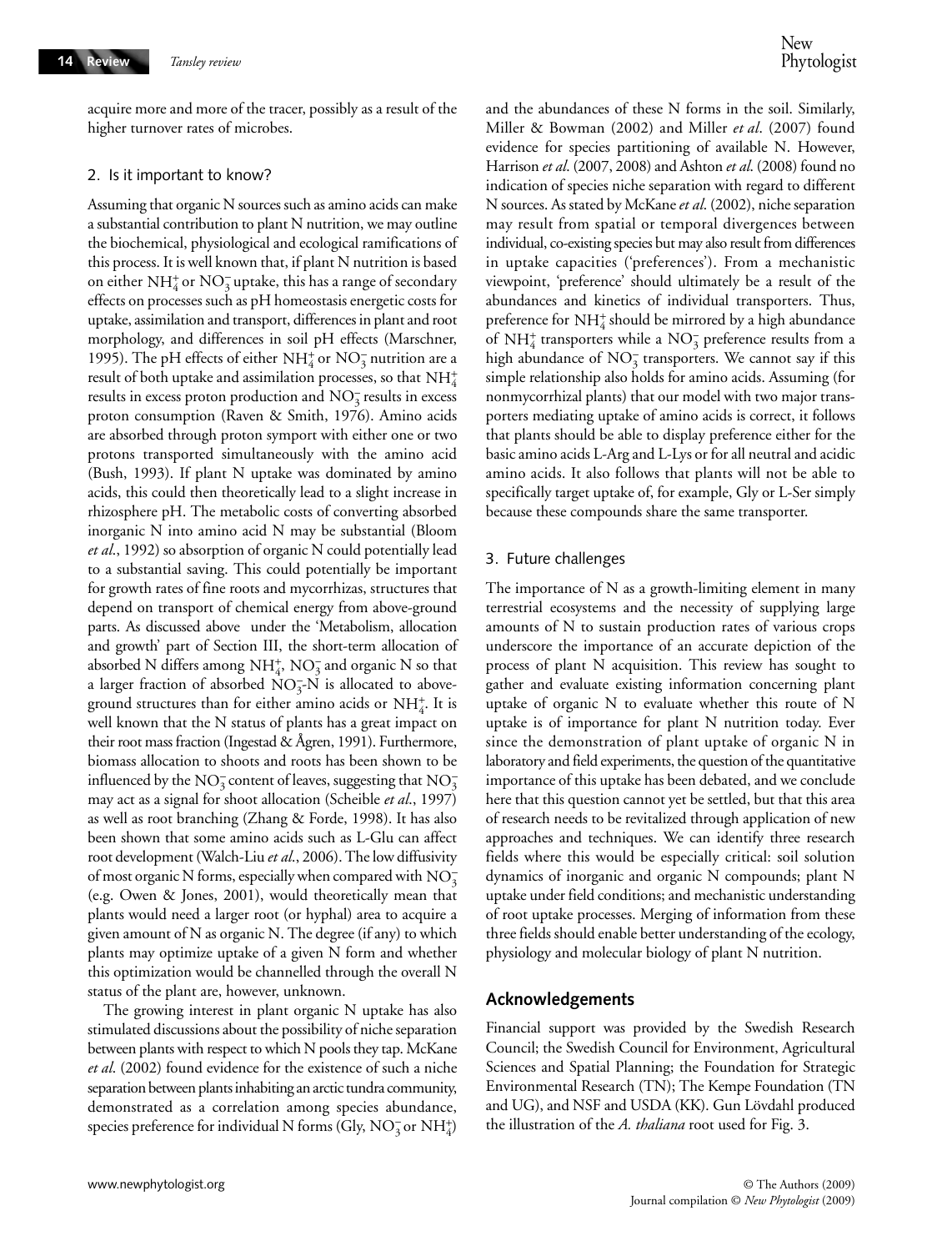## **References**

- **Abuzinadah RA, Read DJ. 1986a.** The role of proteins in the nitrogen nutrition of ectomycorrhizal plants. II. Utilization of protein by mycorrhizal plants of *Pinus contorta. New Phytologist* **103**: 481–483.
- **Abuzinadah RA, Read DJ. 1986b.** The role of proteins in the nitrogen nutrition of ectomycorrhizal plants. III. Protein utilization by *Betula*, *Picea* and *Pinus* in mycorrhizal assocation with *Hebeloma crustuliniforme. New Phytologist* **103**: 481–483.
- **Andersson P, Berggren D. 2005.** Amino acids, total organic and inorganic nitrogen in forest floor soil solution at low and high nitrogen input. *Water, Air and Soil Pollution* **162**: 369–384.
- **Andrews M. 1986.** The partitioning of nitrate assimilation between root and shoot of higher plants. *Plant, Cell & Environment* **9**: 511–519.
- **Ashton IW, Miller AE, Bowman WD, Suding KN. 2008.** Nitrogen preferences and plant-soil feedbacks as influenced by neighbors in alpine tundra. *Oecologia* **156**: 625–636.
- **Bajwa R, Read DJ 1985.** The biology of the mycorrhizae in the Ericaceae. IX. Peptides as nitrogen sources for the ericoid endophyte and for mycorrhizal and non-mycorrhizal plants. *New Phytologist* **101**: 459–467.
- **Baluska F, Samaj J, Menzel D. 2003.** Polar transport of auxin: carriermediated flux across the plasma membrane or neurotransmitter-like secretion? *Trends in Cell Biology* **13**: 282–285.
- **Bennett JN, Prescott CE. 2004.** Organic and inorganic nitrogen nutrition of western red cedar, western hemlock and salal in mineral N-limited cedar–hemlock forests. *Oecologia* **141**: 468–476.
- **Berthrong ST, Finzi AC. 2006.** Amino acid cycling in three cold-temperate forests of the northeastern USA. *Soil Biology & Biochemistry* **38**: 861–869.
- **Birnbaum K, Shasha DE, Wang JY, Jung JW, Lambert GM, Gailbraith DW, Benfey PN. 2003.** A gene expression map of the Arabidopsis root. *Science* **302**: 1956–1960.
- **Blakeslee JJ, Peer WA, Murphy AS. 2005.** Auxin transport. *Current Opinion in Plant Biology* **8**: 494–500.
- **Bloom AJ, Sukrapanna SS, Warner RL. 1992.** Root respiration associated with ammonium and nitrate absorption and assimilation by barley. *Plant Physoiology* **99**: 1294–1301.
- **Bollard EG. 1966.** A comparative study of the ability of organic nitrogenous compounds to serve as sole sources of nitrogen for the growth of plants. *Plant and Soil* **25**: 153–166.
- **Bonner CA, Jensen RA. 1997.** Recognition of specific patterns of amino acid inhibition of growth in higher plants, uncomplicated by glutaminereversible 'general amino acid inhibition'. *Plant Science* **130**: 133–143.
- **Borstlap AC, Meenks JLD, van Eck WF, Bicker JTE. 1986.** Kinetics and specificity of amino acid uptake by the duckweed *Spirodela polyrhiza* (L.) Schleiden. *Journal of Experimental Botany* **37**: 1020–1035.
- **Brady SM, Orlando DA, Lee J-Y, Wang JY, Koch J, Dinneny JR, Mace D, Ohler U, Benfey PN. 2007.** A high-resolution root spatiotemporal map reveals dominant expression patterns. *Science* **318**: 801–806.
- **Brigham RO. 1917.** Asimilation of organic nitrogen by *Zea mays* and the influence of *Bacillus subtilis* on such assimilation. *Soil Science* **3**: 155–195.
- **Bright SWJ, Kueh JSH, Rognes SE. 1983.** Lysine transport in two barley mutants with altered uptake of basic amino acids in the root. *Plant Physiology* **72**: 821–824.
- **Britto DT, Kronzucker HJ. 2002.**  $NH_4^+$  toxicity in higher plants: a critical review. *Journal of Plant Physiology* **159**: 567–584.
- **Britto DT, Kronzucker HJ. 2004.** Bioengineering nitrogen acquisition in rice: can novel initiatives in rice genomics and physiology contribute to global food security? *BioEssays* **26**: 683–692.
- **Britto DT, Kronzucker HJ. 2006.** Futile cycling at the plasma membrane: a hallmark of low-affinity transport. *Trends in Plant Science* **11**: 529–534.
- **Brückner H, Westhauser T. 2002.** Chromatographic determination of L- and D-amino acids in plants. *Amino acids* **24**: 43–55.
- **Bush DR. 1993.** Proton-coupled sugar and amino acid transporters in plants. *Annual Review of Plant Physiology and Plant Molecular Biology* **44**: 513–542.
- **Cappellazzo G, Lanfranco L, Fitz M, Wipf D, Bonfante P. 2008.**  Characterization of an amino acid permease from the endomycorrhizal fungus *Glomus mosseae*. *Plant Physiology* **147**: 429–437.
- **Chakrabarti AC. 1994.** Permeability of membranes to amino acids and modified amino acids: Mechanisms involved in translocation. *Amino Acids* **6**: 213–229.
- **Chalot M, Brun A, Botton B, Söderström B. 1996.** Kinetics, energetics and specificity of a general amino acid transporter from the ectomycorrhizal fungus *Paxillus involutus*. *Microbiology* **142**: 1749–1756.
- **Chalot M, Javelle A, Blaudez D, Lambilliote R, Cooke R, Sentenac H, Wipf D, Botton B. 2002.** An update on nutrient transport processes in ectomycorrhizas. *Plant and Soil* **244**: 165–175.
- **Chapin FS III, Fetcher N, Kielland K, Everett KR, Linkins AE. 1988.**  Productivity and nutrient cycling of Alaskan tundra: enhancement by flowing soil water. *Ecology* **69**: 693–702.
- **Chapin FS III, Moilanen L, Kielland K. 1993.** Preferential use of organic nitrogen for growth by a non-mycorrhizal arctic sedge. *Nature* **361**: 150–153.
- **Chen L, Bush DR. 1997.** LHT1, a lysine- and histidine-specific amino acid transporter in Arabidopsis. *Plant Physiology* **115**: 1127–1134.
- **Datko AH, Mudd SH. 1985.** Uptake of amino acids and other organic compounds by *Lemna paucicostata* Hegelm. 6746. *Plant Physiology* **77**: 770–778.
- **Eggeling L, Sahm H. 2003.** New ubiquitous translocators: amino acid export by *Corynebacterium glutamicum* and *Escherichia coli*. *Archives in Microbiology* **180**: 155–160.
- **Erikson O, Hertzberg M, Näsholm T. 2004.** A conditional marker gene allowing both positive and negative selection in plants. *Nature Biotechnology* **22**: 455–458.
- **Erikson O, Hertzberg M, Näsholm T. 2005.** The *dsdA* gene from *Escherichia coli* provides a novel selectable marker for plant transformation. *Plant Molecular Biology* **57**: 425–433.
- **Eviner VT, Chapine FS III. 1997.** Plant–microbial interactions. *Nature* **385**: 26–27.
- **Falkengren-Grerup U, Månsson KF, Olsson MO. 2000.** Uptake capacity of amino acids by then grasses and forbs in relation to soil acidity and nitrogen availability. *Environmental and Experimental Botany* **44**: 207–219.
- **Finzi AC, Berthrong ST. 2005.** The uptake of amino acids by microbes and trees in three cold-temperate forests. *Ecology* **86**: 3345–3353.
- **Fischer WN, Kwart M, Hummel S, Frommer WB. 1995.** Substrate specificity and expression profile of amino acid transporters (AAPs) in *Arabidopsis*. *Journal of Biological Chemistry* **270**: 16315–16320.
- **Fisk MC, Schmidt SK. 1995.** Nitrogen mineralization and microbial biomass nitrogen dynamics in three alpine tundra communities. *Soil Science Society of America Journal* **59**: 1036–1043.
- **Fisk MC, Schmidt SK, Seastedt TR. 1998.** Topographic patterns of production and nitrogen cycling in alpine tundra. *Ecology* **79**: 2253–2266.
- **Forsum O, Svennerstam H, Ganeteg U, Näsholm T. 2008.** Capacities and constraints of amino acid utilization in Arabidopsis. *New Phytologist* **179**: 1058–1069.
- **Friedman M. 1999.** Chemistry, nutrition and microbiology of D-amino acids. *Journal of Agricultural and Food Chemistry* **47**: 3457–3479.
- **Frommer WB, Hummel S, Riesmeier JW. 1993.** Expression cloning in yeast of a cDNA encoding a broad specificity amino acid permease from *Arabidopsis thaliana*. *Proceedings of the National Academy of Sciences, USA* **90**: 5944–5948.
- **Galloway JN, Townsend AR, Erisman JW, Bekunda M, Cai Z, Freney JR, Martinelli LA, Seitzinger SP, Sutton MA. 2008.** Transformation of the nitrogen cycle: Recent trends, questions, and potential solutions. *Science* **320**: 889–892.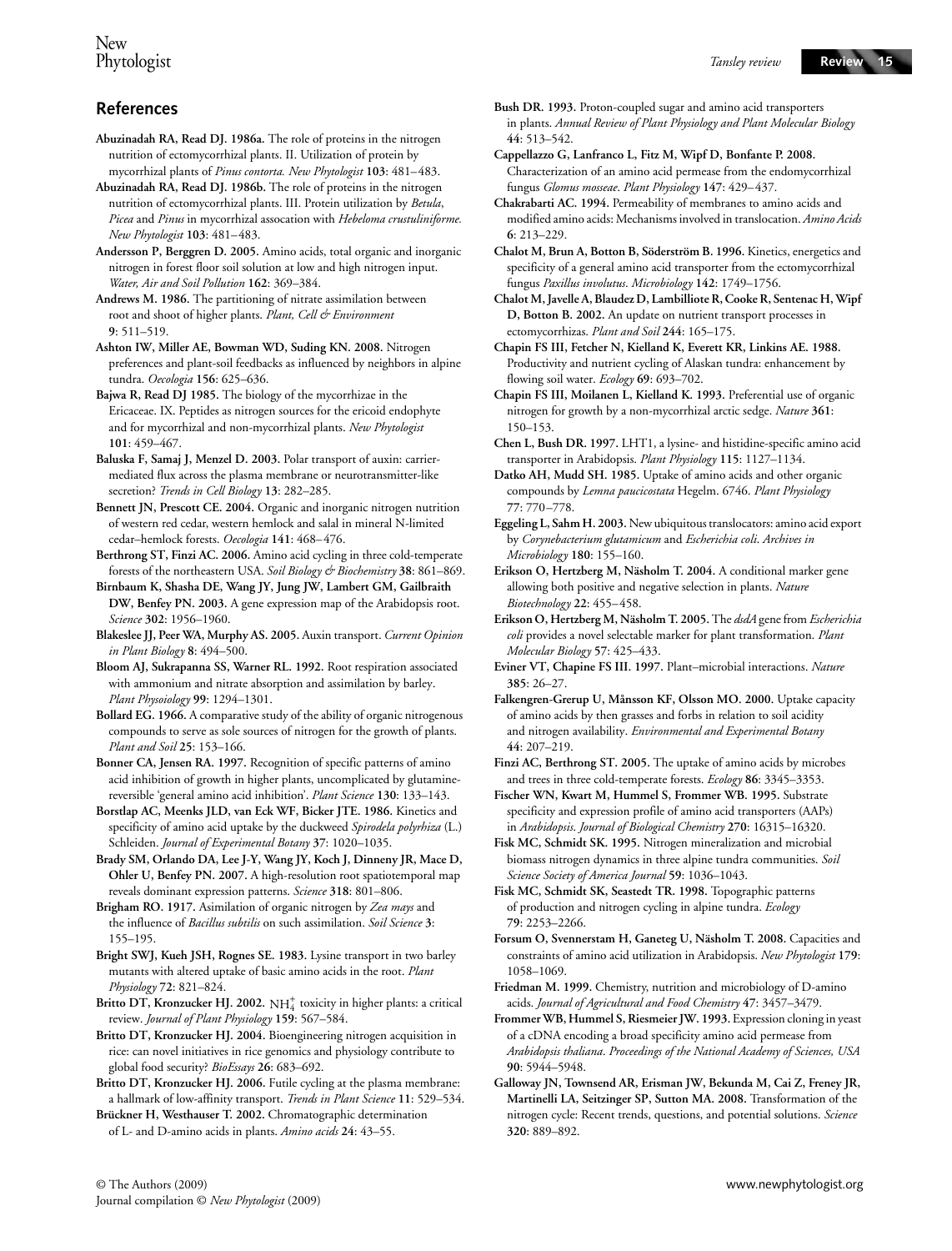**Gamburg KZ, Rekoslavskaya NI. 1991.** Formations and functions of D-amino acids in plants. *Fiziologiya Rastenii*. **38**: 1236–1246.

**Gaymard F, Pilot G, Lacombe B, Bouchez D, Bruneau D, Boucherez J, Michaux-Ferriere N, Thibaud JB, Sentenac H. 1998.** Identification and disruption of a plant shaker-like outward channel involved in K<sup>+</sup> release into the xylem sap. *Cell* **94**: 647–655.

**Ghosh BP, Burris RH. 1950.** Utilization of nitrogenous compounds by plants. *Soil Science* **70**: 187–203.

- **Giblin AE, Nadelhoffer KJ, Shaver GR, Laundre JA, McKerrow AJ. 1991.**  Biogeochemical diversity along a riverside toposequence in arctic Alaska. *Ecological Monographs* **61**: 415–435.
- **Godlewski M, Adamczyk B. 2007.** The ability of plants to secrete proteases by roots. *Plant Physiology and Biochemistry* **45**: 657–664.
- **Gruber N, Galloway JN. 2008.** An earth-system perspective of the global nitrogen cycle. *Nature* **451**: 293–296.

**Harrison KA, Bol R, Bardgett RD. 2007.** Preferences for different nitrogen forms by coexisting plant species and soil microbes. *Ecology* **88**: 989–999.

**Harrison KA, Bol R, Bardgett RD. 2008.** Do plant species with different growth strategies vary in their ability to compete with soil microbes for chemical forms of nitrogen? *Soil Biology & Biochemistry* **40**: 228–237.

**Hawkins H-J, Wolf G, Stock WD. 2005.** Cluster roots of *Leucadendron laureolum* (*Proteaceae*) and *Lupinus albus* (*Fabaceae*) take up glycine intact: An adaptive strategy to low mineral nitrogen in soils*? Annals of Botany* **96**: 1275–1282.

**Henry HAL, Jefferies RL. 2002.** Free amino acid, ammonium and nitrate concentrations in soil solution of a grazed coastal marsh in relation to plant growth. *Plant, Cell & Environment* **25**: 665–675.

**Heremans B, Borstlap AC, Jacobs M. 1997.** The *rlt11* and *raec1* mutants of *Arabidopsis thaliana* lack the activity of a basic-amino-acid transporter. *Planta* **201**: 219–226.

**Hirner A, Ladwig F, Stransky H, Okumoto S, Keinath M, Harms A, Frommer WB, Koch W. 2006.** Arabidopsis LHT1 is a high-affinity transporter for cellular amino acid uptake in both root epidermis and leaf mesophyll. *Plant Cell* **18**: 1931–1946.

**Hirner B, Fischer WN, Rentsch D, Kwart M, Frommer WB. 1998.**  Developmental control of H<sup>+</sup>/amino acid permease gene expression during seed development of Arabidopsis. *Plant Journal* **14**: 535–544.

**Högberg MN, Högberg P. 2002.** Extramatrical ectomycorrhizal mycelium contributes one-third of microbial biomass and produces, together with associated roots, half the dissolved organic carbon in a forest soil. *New Phytologist* **154**: 791–795.

**Holst RW, Yopp JH. 1979.** Comparative utilization of inorganic and organic compounds as sole nitrogen sources by the submergent duckweed *Lemna trisulca* L. *Biologia Plantarum* **21**: 245–252.

**Hutchinson HB, Miller NHJ. 1911.** The direct assimilation of inorganic and organic forms of nitrogen by higher plants. *Centbl Bakt II* **30**: 513– 547.

**Ingestad T, Ågren GI. 1991.** The influence of plant nutrition on biomass allocation. *Ecological Applications* **1**: 168–174.

**Jämtgård S, Näsholm T, Huss-Danell K. 2008.** Uptake of organic nitrogen by barley. *Plant and Soil* **302**: 221–231.

**Jones DL. 1999.** Amino acid biodegradation and its potential effects on organic N capture by plants. *Soil Biology & Biochemistry* **31**: 613–622.

**Jones DL, Darrah PR. 1994.** Amino-acid influx at the soil-root interface of *Zea mays* L. and its implications in the rhizosphere. *Plant and Soil* **163**: 1– 12.

**Jones DL, Healey JR, Willett VB, Farrar JF, Hodge A. 2005.** Dissolved organic nitrogen uptake by plants – an important N uptake pathway? *Soil Biology & Biochemistry* **37**: 413–423.

**Jones DL, Hodge A. 1999.** Biodegradation kinetics and sorption reactions of three differently charged amino acids in soil and their effects on plant organic nitrogen availability. *Soil Biology & Biochemistry* **31**: 1331–1342.

**Jones DL, Kielland K. 2002.** Soil amino acid turnover dominates the nitrogen flux in permafrost-dominated taiga forest soils. *Soil Biology & Biochemistry* **34**: 209–219.

- **Kaye JP, Hart SC. 1997.** Competition for nitrogen between plants and soil microorganisms. *Trends in Ecology and Evolution* **12**: 139–143.
- **Kielland K. 1994.** Amino acid absorption by arctic plants: implications for plant nutrition and nitrogen cycling. *Ecology* **75**: 2373–2383.
- **Keilland K. 1995.** Landscape patterns of free amino acids in arctic tundra soils. *Biogeochemistry* **31**: 85–98.

**Kielland K. 1997.** Role of free amino acids in the nitrogen economy of arctic cryptogams. *Ecoscience* **4**: 75–79.

**Kielland K. 2001.** Short circuiting the nitrogen cycle: Strategies of nitrogen uptake I plants from marginal ecosystems. In: Ae N, Okada K, Srinivasan A, eds. *Plant nutrient acquisition: new perspectives*. Berlin, Germany: Springer Verlag, 376–398.

**Kielland K, McFarland J, Olson K. 2006.** Amino acid uptake in deciduous and coniferous taiga ecosystems. *Plant and Soil* **288**: 297–307.

**Kielland K, McFarland JW, Ruess RW, Olson K. 2007.** Rapid cycling of organic nitrogen in taiga forest ecosystems. *Ecosystems* **10**: 360–368.

**Kinraide TB. 1981.** Interamino acid inhibition of transport in higher plants. Evidence for two transport channels with ascertainable affinities for amino acids. *Plant Physiology* **68**: 1327–1333.

**Kirschbaum MU. 2004.** Soil respiration under prolonged soil warming: are rate reduction caused by acclimation or substrate loss? *Global Change Biology* **10**: 1870–1877.

**Kranabetter JM, Dawson CR, Dunn DE. 2007.** Indices of dissolved organic nitrogen ammonium and nitrate across productivity gradients of boreal forests. *Soil Biology & Biochemistry* **39**: 3147–3158.

**Kronzucker HJ, Siddiqi MY, Glass ADM, Britto DT. 2003.** Root ammonium transport efficiency as the determinant in forest colonization patterns; an hypothesis. *Physiologia Plantarum* **117**: 164–170.

**Kwart M, Hirner B, Hummel S, Frommer WB. 1993.** Differential expression of two related aminio acid transporters with differing substrate specificity in Arabidopsis thaliana. *Plant Journal* **4**: 993–1002.

**Labroue L, Carles J. 1977.** Le cycle de l'azote dans les sols alpins du Pic du Midi de Bigorre (Hautes-Pyrenees). *Oecologia Plantarum* **12**: 55–77.

**Lea PJ, Azevedo RA. 2006.** Nitrogen use efficiency. 1. Uptake of nitrogen from the soil. *Annals of Applied Biology* **149**: 243–247.

**Leake JR, Read DJ. 1989.** The biology of mycorrhiza in the Ericaceae. 13. Some characteristics of the extracellular proteinase activity of the ericoid endophyte *Hymenoscypus ericae*. *New Phytologist* **12**: 69–76.

Lee YH, Foster J, Chen J, Voll LM, Weber APM, Tegeder M. 2007. AAP1 transports uncharged amino acids into roots of Arabidopsis. *Plant Journal* **50**: 305–319.

**Lesuffleur F, Paynel F, Bataillé M-P, Le Deunff E, Jean-Bernard Cliquet J-B. 2007.** Root amino acid exudation: measurement of high efflux rates of glycine and serine from six different plant species. *Plant and Soil* **294**: 235–246.

**Li Z-C, Bush DR. 1990.** D-pH dependent amino acid transport into plasma membrane vesicles isolated from sugar beet leaves. *Plant Physiology* **94**: 268–277.

**Li Z-C, Bush DR. 1991.** D-pH dependent amino acid transport into plasma membrane vesicles isolated from sugar beet (*Beta vulgaris* L.) leaves. *Plant Physiology* **96**: 1338–1344.

**Lipson D, Näsholm T. 2001.** The unexpected versatility of plants: Organic nitrogen use and availability in terrestrial ecosystems. *Oecologia* **128**: 305–316.

**Lipson DA, Monson RK. 1998.** Plant-microbe competition for soil amino acids in the alpine tundra: effects of freeze-thaw and dry-wet events. *Oecologia* **113**: 406–414.

**Lipson DA, Raab TK, Schmidt SK, Monson RK. 1999a.** Variation in competitive abilities of plants and microbes for specific amino acids. *Biology and Fertility of Soils* **29**: 257–261.

**Lipson DA, Raab TK, Schmidt SK, Monson RK. 2001.** An empirical model of amino acid transformations in an alpine soil. *Soil Biology & Biochemistry* **33**: 189–198.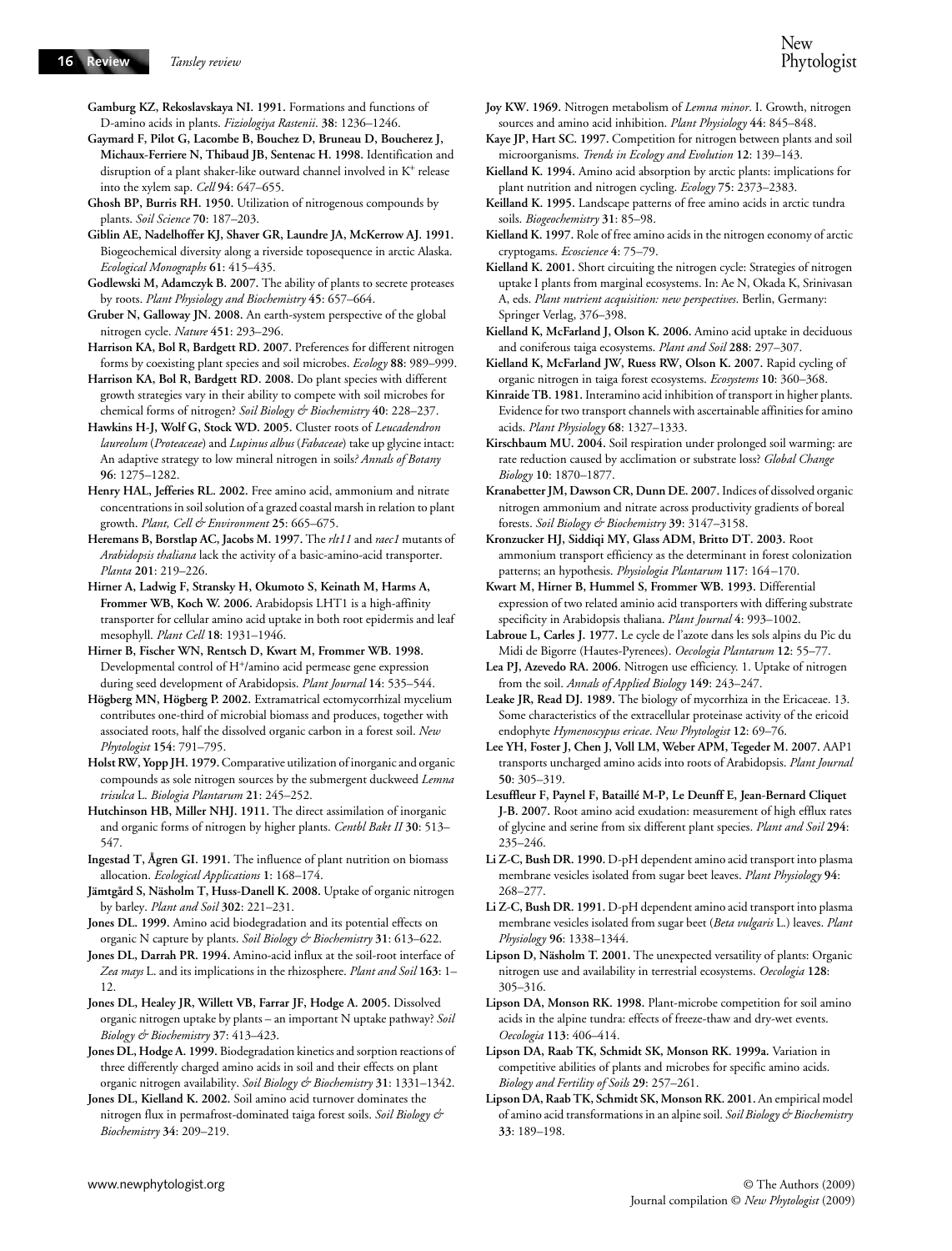- **Lipson DA, Schmidt SK, Monson RK. 1999b.** Links between microbial populations dynamics and nitrogen availability in an alpine ecosystem. *Ecology* **80**: 1623–1631.
- **Liu X, Bush D. 2006.** Expression and transcriptional regulation of amino acid transporters in plants. *Amino Acids* **30**: 113–120.

**Lucic E, Fourrey C, Kohler A, Martin F, Chalot M, Brun-Jacob A. 2008.**  A gene repertoire for nitrogen transporters in *Laccaria bicolor*. *New Phytologist* **180**: 343–364.

- **Marschner H. 1995.** *Mineral nutrition of higher plants*. London, UK: Academic Press.
- **Matson PA, Parton WJ, Power AG, Swift MJ. 1997.** Agricultural intensification and ecosystem properties. *Science* **277**: 504–509.

**McFarland JW, Ruess RW, Kielland K, Doyle AP. 2002.** Cycling dynamics of  $\mathrm{NH}_4^+$  and amino acid nitrogen in soils of a deciduous boreal forest ecosystem. *Ecosystems* **5**: 775–788.

**McKane RB, Johnson LC, Shaer GR, Nadelhoffer KJ, Rastetter EB, Fry B, Giblin AE, Kielland K, Kwiatowski BL, Laundre JA** *et al***. 2002.**  Resource-based niches provide a basis for plant species diversity and dominance in arctic tundra. *Nature* **415**: 68–71.

**Miller AE, Bowman WD. 2002.** Variation in nitrogen-15 natural abundanden and nitrogen uptake traits among co-occuring alpine species: do species partition by nitrogen form? *Oecologia* **130**: 609–616.

**Miller AE, Bowman WD, Suding KN. 2007.** Plant uptake of inorganic and organic nitrogen: neighbor identity matters. *Ecology* **88**: 1832–1840.

- **Miller AJ, Cramer MD. 2004.** Root nitrogen acquisition and assimilation. *Plant and Soil* **274**: 1–36.
- **Näsholm T, Ekblad A, Nordin A, Giesler R, Högberg M, Högberg P. 1998.** Boreal forest plants take up organic nitrogen. *Nature* **392**: 914–916.
- **Näsholm T, Huss-Danell K, Högberg P. 2000.** Uptake of organic nitrogen in the field by four agriculturally important plant species. *Ecology* **81**: 1155–1161.
- **Näsholm T, Huss-Danell K, Högberg P. 2001.** Uptake of glycine by field grown wheat. *New Phytologist* **150**: 59–63.
- **Näsholm T, Persson J. 2001.** Organic nitrogen acquisition by boreal forest plants. *Physiologia Plantarum* **111**: 419–426.
- **Neff JC, Chapin FS III, Vitousek PM. 2003.** Breaks in the cycle: dissolved organic nitrogen in terrestrial ecosystems. *Frontiers in Ecology and the Environment* **1**: 205–211.

**Nehls U, Kleber R, Wiese J, Hampp R. 1999.** Isolation and characterization of a general amino acid permease from the ectomycorrhizal fungus *Amanita muscaria*. *New Pytologist* **144**: 343–349.

**Noctor G, Novitskaya L, Lea PJ, Foyer CH. 2002.** Co-ordination of leaf minor amino acid contents in crop species: significance and interpretation. *Journal of Experimental Botany* **53**: 939–945.

**Nordin A, Högberg P, Näsholm T. 2001.** Soil nitrogen form and plant nitrogen uptake along a boreal forest productivity gradient. *Oecologia* **129**: 125–132.

**Nordin A, Schmidt IK, Shaver GR. 2004.** Nitrogen uptake by arctic soil microbes and plants in relation to soil nitrogen supply. *Ecology* **85**: 955–962.

**Nye PH. 1977.** The rate-limiting step in plant nutrient absorption from soil. *Soil Science* **123**: 292–297.

**Ogawa T, Kawasaki Y, Sasaoka K. 1978.** *De novo* synthesis of D-alanine in germinating *Pisum sativum* seedlings. *Phytochemistry* **17**: 1275–1276.

**Öhlund J, Näsholm T. 2001.** Growth of conifer seedlings on organic and inorganic nitrogen sources. *Tree Physiology* **21**: 1319–1326.

**Okamoto M, Okada K, Watanabe T, Ae N. 2003.** Growth responses of cereal crops to organic nitrogen in the field. *Soil Science and Plant Nutrition* **49**: 445–452.

**Okumoto S, Koch W, Tegeder M, Fischer WN, Biehl A, Leister D, Stierhof YD, Frommer WB. 2004.** Root phloem-specific expression of the plasma membrane amino acid proton co-transporter AAP3. *Journal of Experimental Botany* **55**: 2155–2168.

**Ouyang S, Zhu W, Hamilton J, Lin H, Campbell M, Childs K, Thibaud-Nissen F, Malek RL, Lee Y, Zheng L** *et al***. 2007.** The TIGR Rice Genome Annotation Resource: improvements and new features. *Nucleic Acids Research* **35 Database Issue**: D846–851.

**Owen AG, Jones DL. 2001.** Competition for amino acids between wheat roots and the rhizosphere microorganisms and the role of amino acids in plant N acquisition. *Soil Biology & Biochemistry* **33**: 651–657.

**Paungfoo-Lonhienne C, Lonhienne TGA, Rentsch D, Robinson N, Christie M, Webb RI, Gamage HK, Carroll BJ, Schenk PM, Schmidt S. 2008.** Plants can use protein as a nitrogen source without assistance from other organisms. *Proceedings of the National Academy of Sciences, USA* **105**: 4524–4529.

**Paynel F, Murray PJ, Cliquet JB. 2001.** Root exudates: a pathway for short-term N transfer from clover and ryegrass. *Plant and Soil* **229**: 235–243.

**Persson J, Gardeström P, Näsholm T. 2006.** Uptake, metabolism and distribution of organic and inorganic nitrogen sources by *Pinus sylvestris*. *Journal of Experimental Botany* **57**: 2651–2659.

**Persson J, Högberg P, Ekblad A, Högberg M, Nordgren A, Näsholm T. 2003.** Nitrogen acquisition from inorganic and organic sources by boreal forest plants in the field. *Oecologia* **137**: 252–257.

- **Persson J, Näsholm T. 2001a.** Amino acid uptake: a widespread ability among boreal forest plants. *Ecology Letters* **4**: 434–438.
- **Persson J, Näsholm T. 2001b.** A GC-MS method for determination of amino acid uptake by plants. *Physiologia Plantarum* **113**: 352–358.

**Phillips DA, Fox TC, King MD, Bhuvaneswari TV, Teuber LR. 2004.**  Microbial products trigger amino acid exudation from plant roots. *Plant Physiology* **136**: 2887–2894.

- **Phillips DA, Fox TC, Six J. 2006.** Root exudation (net efflux of amino acids) may increase rhizodeposition under elevated CO2. *Global Change Biology* **12**: 561–567.
- **Pilone MS. 2000.** D-Amino acid oxidase: new findings. *Cell and Molecular Life Sciences* **57**: 1732–1742.

**Plassard C, Bonafos B, Touraine B. 2002.** Differential effects of mineral and organic N, and of ectomycorrhizal infection by *Hebeloma cylindrosproum*, on growth and N utilization in *Pinus pinaster*. *Plant Cell, & Environment* **23**: 1195–1205.

Pokorny M, Marcenko E, Keglevic D. 1970. Comparative studies of L- and D-methionine metabolism in lower and higher plants. *Phytochemistry* **9**: 2175–2188.

**Raab TK, Lipson DA, Monson RK. 1996.** Non-mycorrhizal uptake of amino acids by roots of the alpine sedge *Kobresia myosuroides*: Implications for the alpine nitrogen cycle. *Oecologia* **108**: 488–494.

**Raab TK, Lipson DA, Monson RK. 1999.** Soil amino acid utilization among species of the *Cyperaceae*: Plant soil processes. *Ecology* **80**: 2408– 2419.

- Rains KC, Bledsoe CS. 2007. Rapid uptake of <sup>15</sup>N-ammonium and glycine-<sup>13</sup>C, <sup>15</sup>N by arbuscular and ericoid mycorrhizal plants native to a Northern California coastal pygmy forest. *Soil Biology & Biochemistry* **39**: 1078– 1086.
- **Raven JA, Smith FA. 1976.** Nitrogen assimilation and transport in vascular land plants in relation to intracellular pH regulation. *New Phytologist* **76**: 415–431.

**Read DJ. 1991.** Mycorrhizas in ecosystems. *Experientia* **47**: 376–391.

**Reinhold L, Kaplan A. 1984.** Membrane transport of sugars and amino acids. *Annual Reviews of Plant Physiology* **35**: 45–83.

**Rentsch D, Schmidt S, Tegeder M. 2007.** Transporters for uptake and allocation of organic nitrogen compounds in plants. *FEBS Letters* **581**: 2281–2289.

- **Ruess RW, Van Cleve K, Yarie J, Viereck LA. 1996.** Contributions of fine root production and turnover to the carbon and nitrogen cycling in taiga forests of the Alaskan interior. *Canadian Journal of Forest Research* **26**: 1326–1336.
- **Sauter JJ. 1981.** Seasonal variation of amino acids and amides in the xylem sap of Salix. *Zeitschrift fur Pflanzen-physiologie* **101**: 399–411.